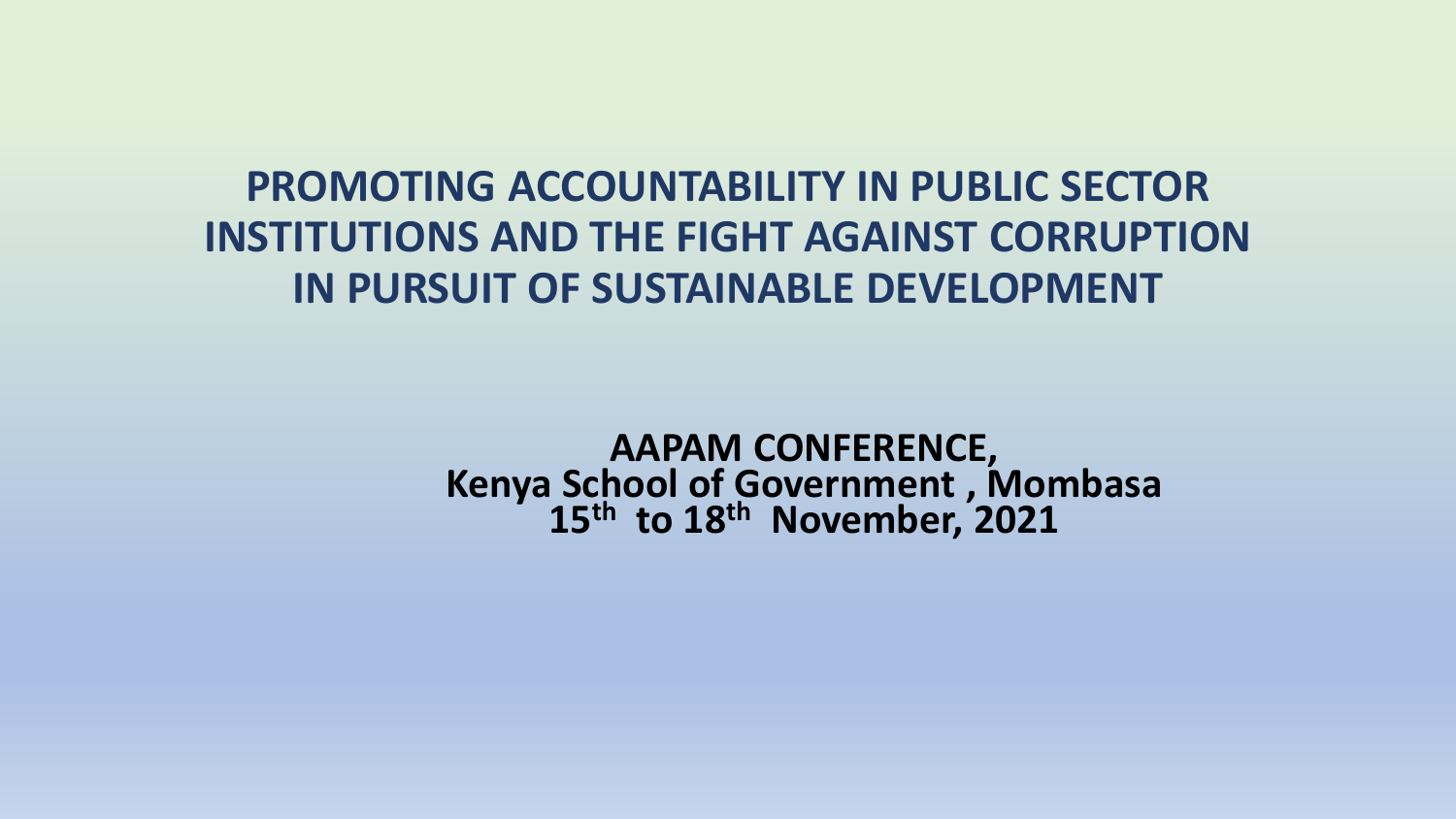# Why Discuss Accountability in PS?

- 1. Public office is a public trust
- 2. Accountability is an important element of good government. There is a very high correlation between quality of Governance and economic and social performance
- 3. There is concerns of reduced accountability among public officials and institutions when rendering public services.
- 4. Increased incidents of corruption in Sub-Saharan Africa and in governments worldwide Global Corruption Barometer Africa (GCBA) 2019
- 5. Citizens lose confidence in a government that is unable to deliver basic services.
- 6. Countries with high levels of corruption are more susceptible to conflict and social unrest
- 7. Informed citizens who now demand clearer and greater accountability for the way the government spends their taxes and uses its authority. Citizens now demand for fair treatment, efficient and effective service delivery, citizen engagement in policy making and the observance of the rule of law.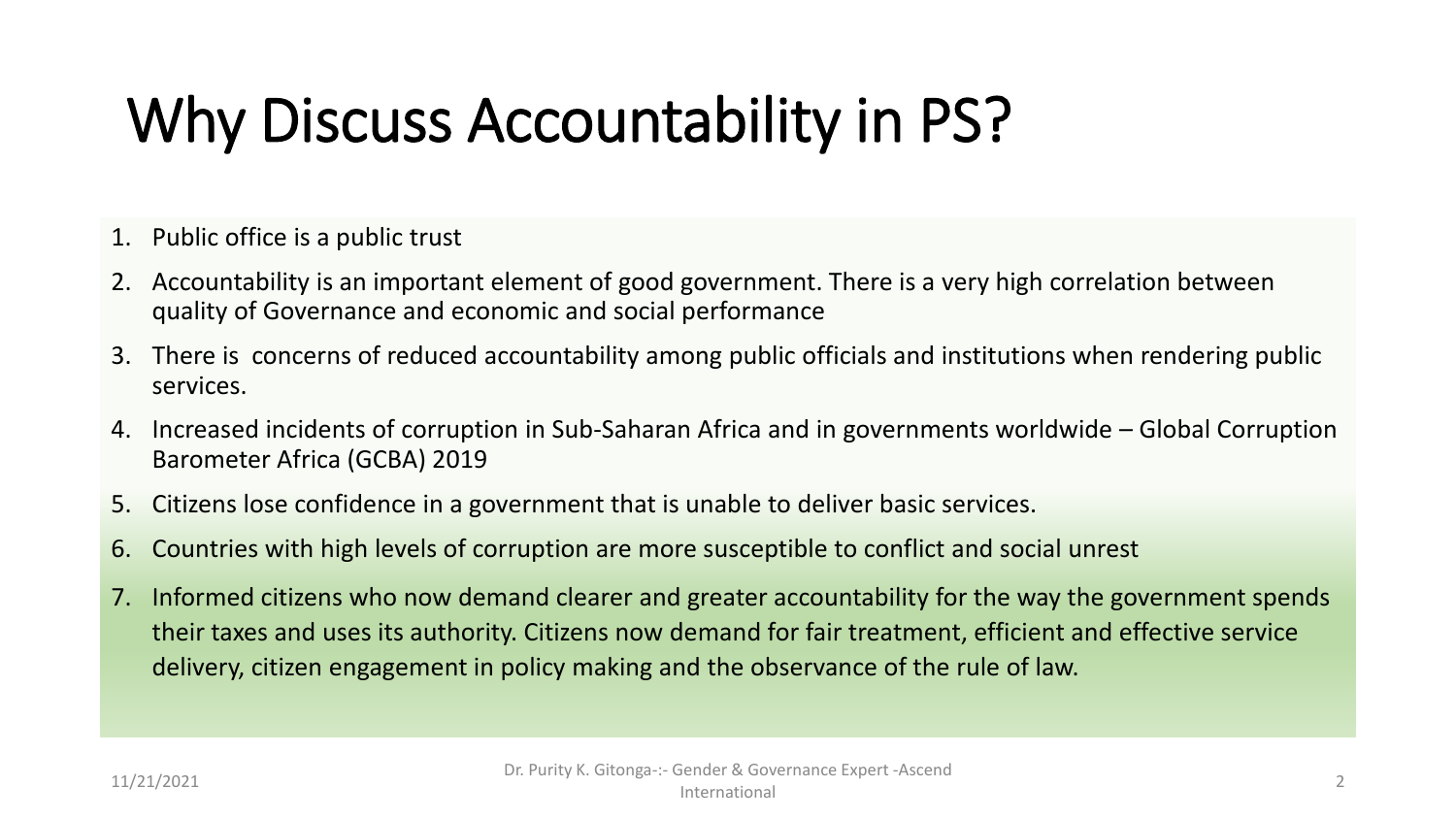

- What do you consider to be the character traits of an accountable public sector organization that delivers on its mandate?
- Are public officials held to higher standards of performance and conduct than others? If so, why?
- How damaging are corrupt behaviour and unethical practices to public service delivery?
- **The "Public Service must work with the highest standards of integrity and conduct to ensure the trust and confidence of Citizens is maintained"**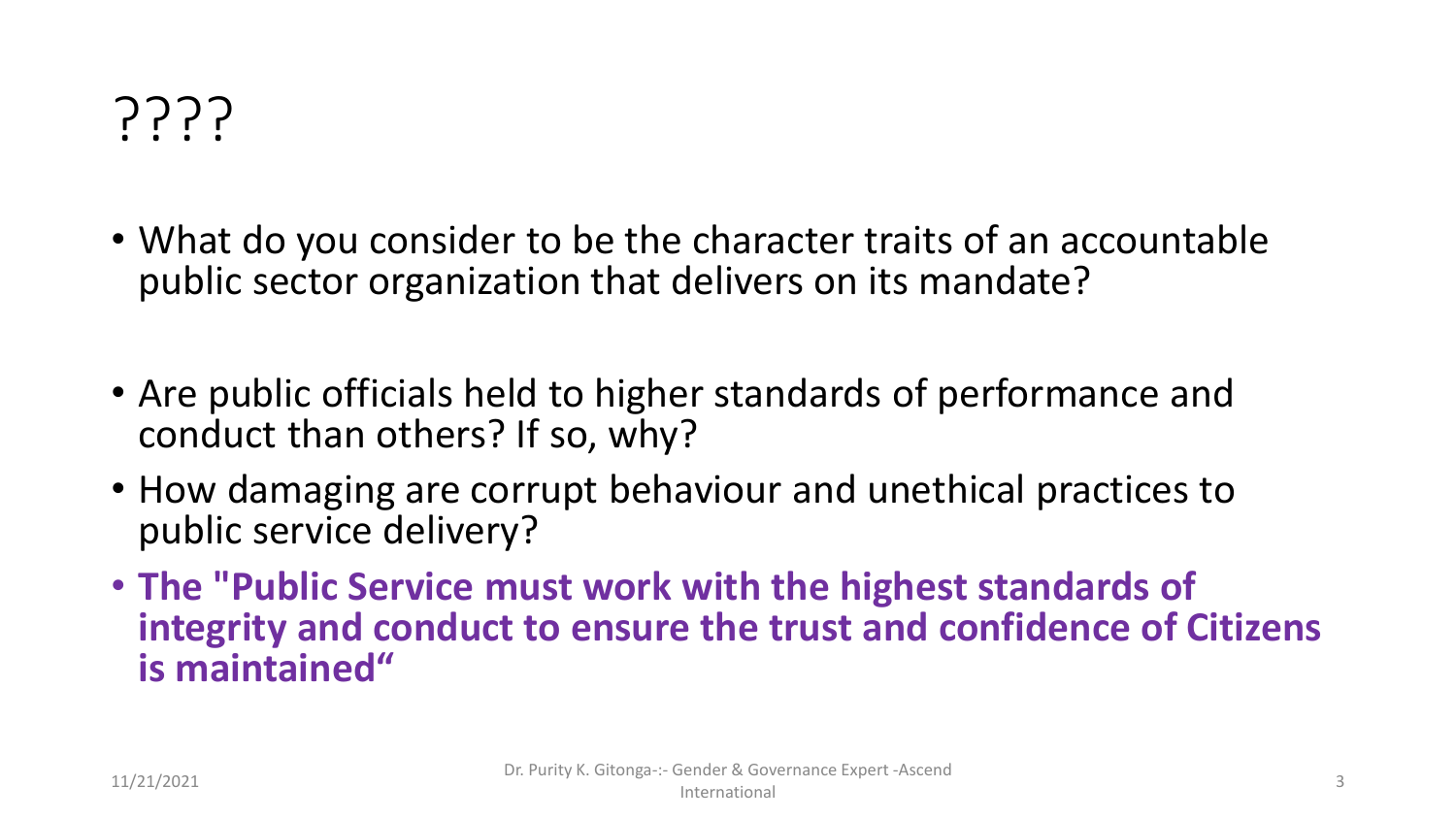# Article 232 of the Constitution of Kenya

Prescribes the norms, values and standards that public officers are expected to observe as part of public accountability:

- 1. Place public interest above personal interest;
- 2. Act professionally with honesty, consistency and impartiality;
- 3. Uphold economic, efficient, effective and prudent use of public resources
- 4. Uphold transparency, accountability and be responsive;
- 5. Uphold the rule of law and respect of institutions of Government;
- 6. Avoid conflict of interest in performance of duties
- 7. Involvement of people in the process of policy making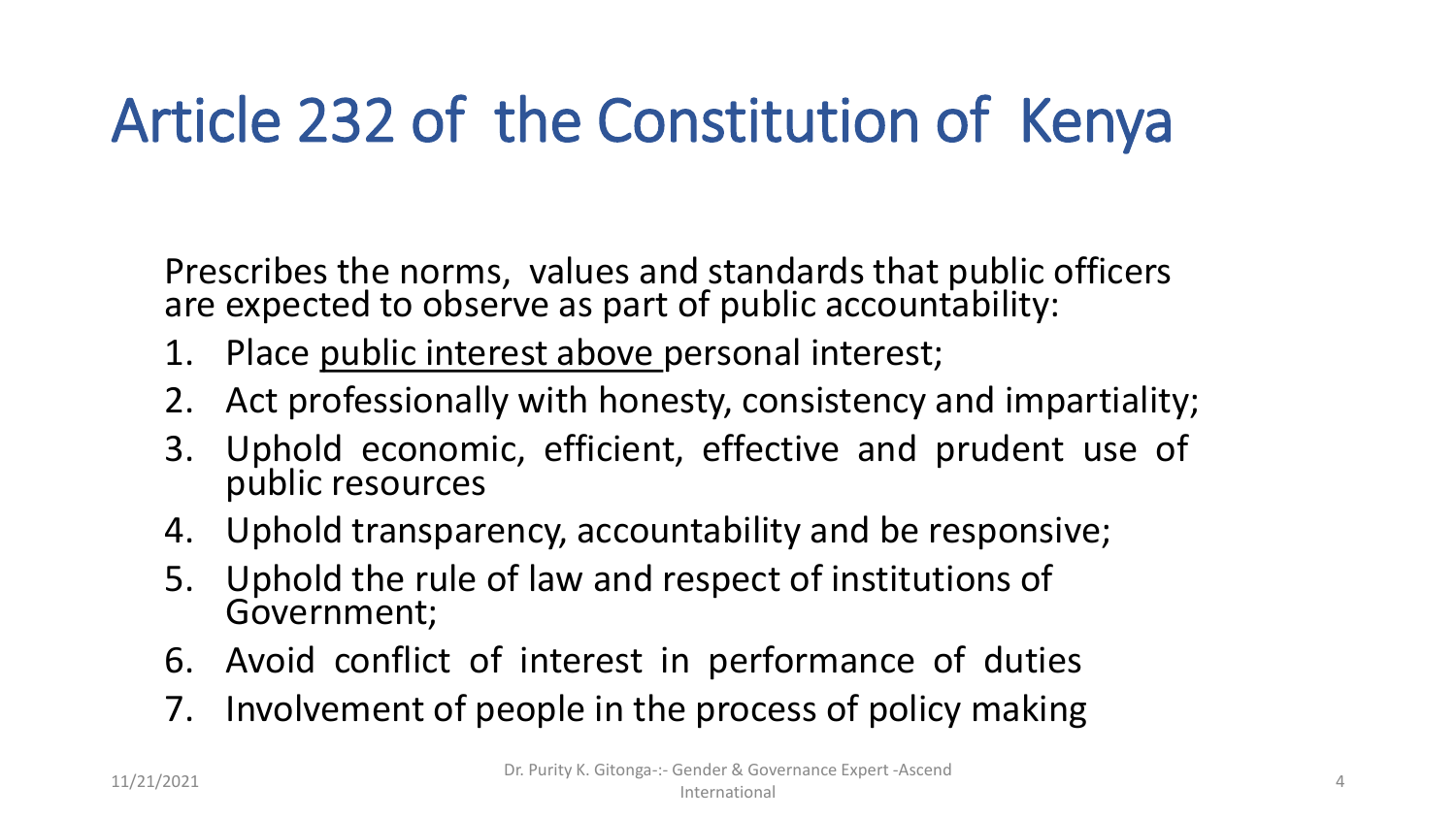

#### 11/21/2021 Dr. Purity K. Gitonga-:- Gender & Governance Expert -Ascend International 5 Second 2002 12:00 12:00 12:00 12:00 12:00 12:00 12:00 12:00 12:00 12:00 12:00 12:00 12:00 12:00 12:00 12:00 12:00 12:00 12:00 12:00 12:00 12:00 12:00 12:00 12:00 12:00 12:00 12:00 12:00 12:00 12:00 12:00 12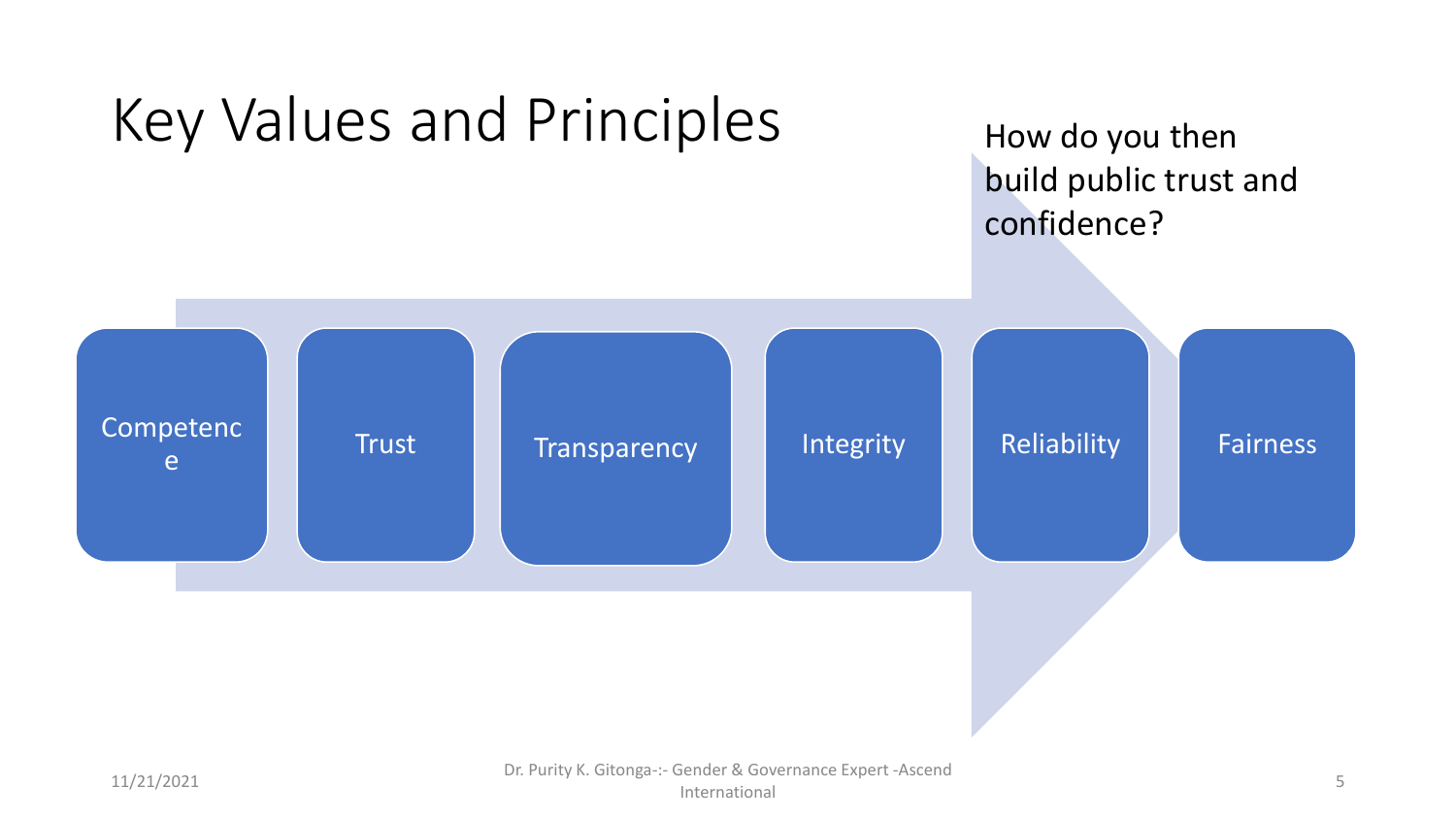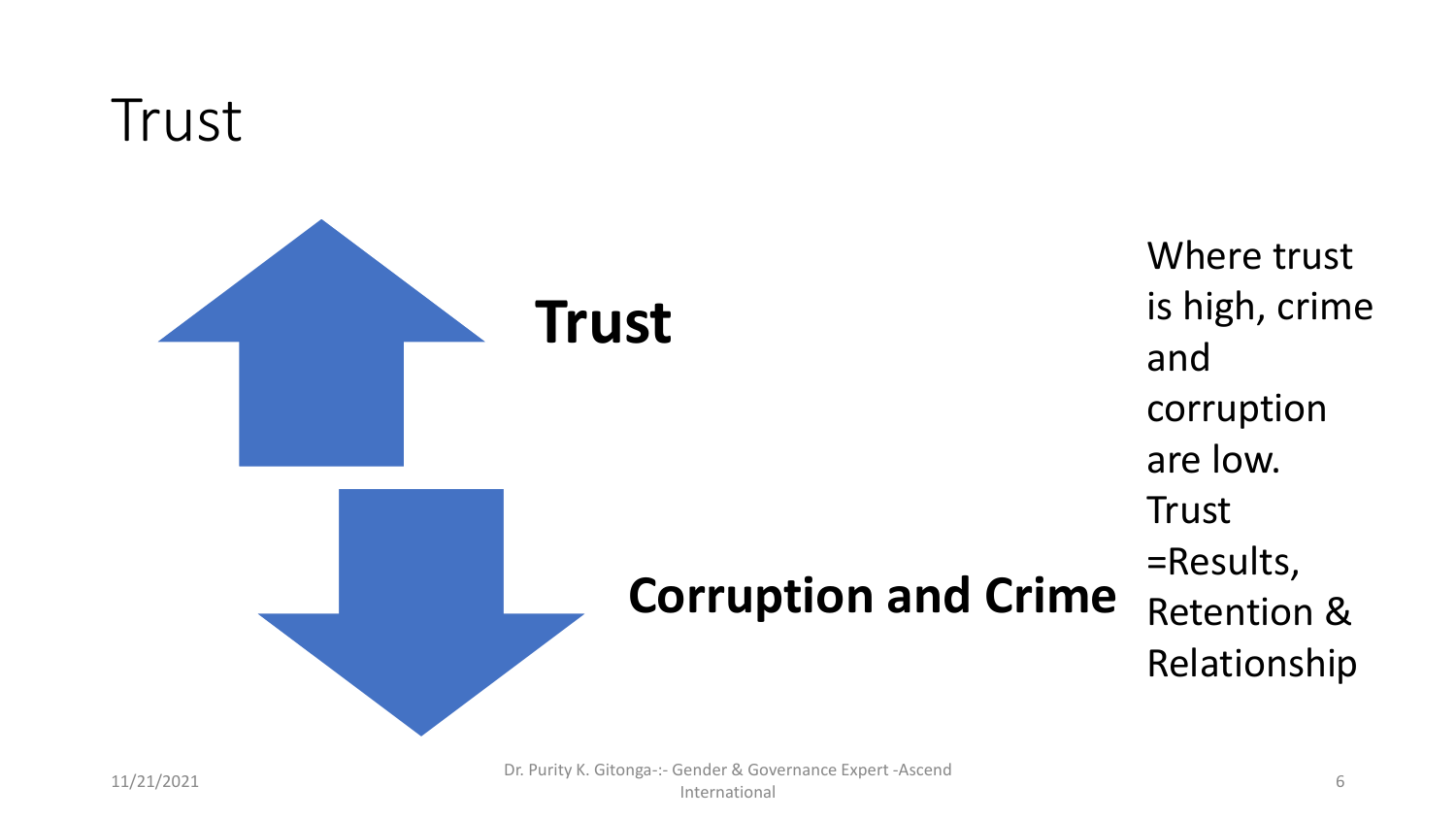# 1. What is Accountability

- 1. Accountability is the obligation to render an account for a responsibility conferred. It presumes the existence of two parties: one who allocates the responsibility and one who accepts the responsibility with the undertaking to report upon the manner in which it has been discharged.
- 2. Accountability focuses on the ability to account for the allocation, use and control of public expenditure and resources in accordance with legally accepted standards, regarding budgeting, accounting and auditing".
- 3. Therefore, Accountability is about **Responsibility** (task) as it is about **Relationship**.
- ❑Public accountability involves maintaining a trusting relationship between the public sector and the public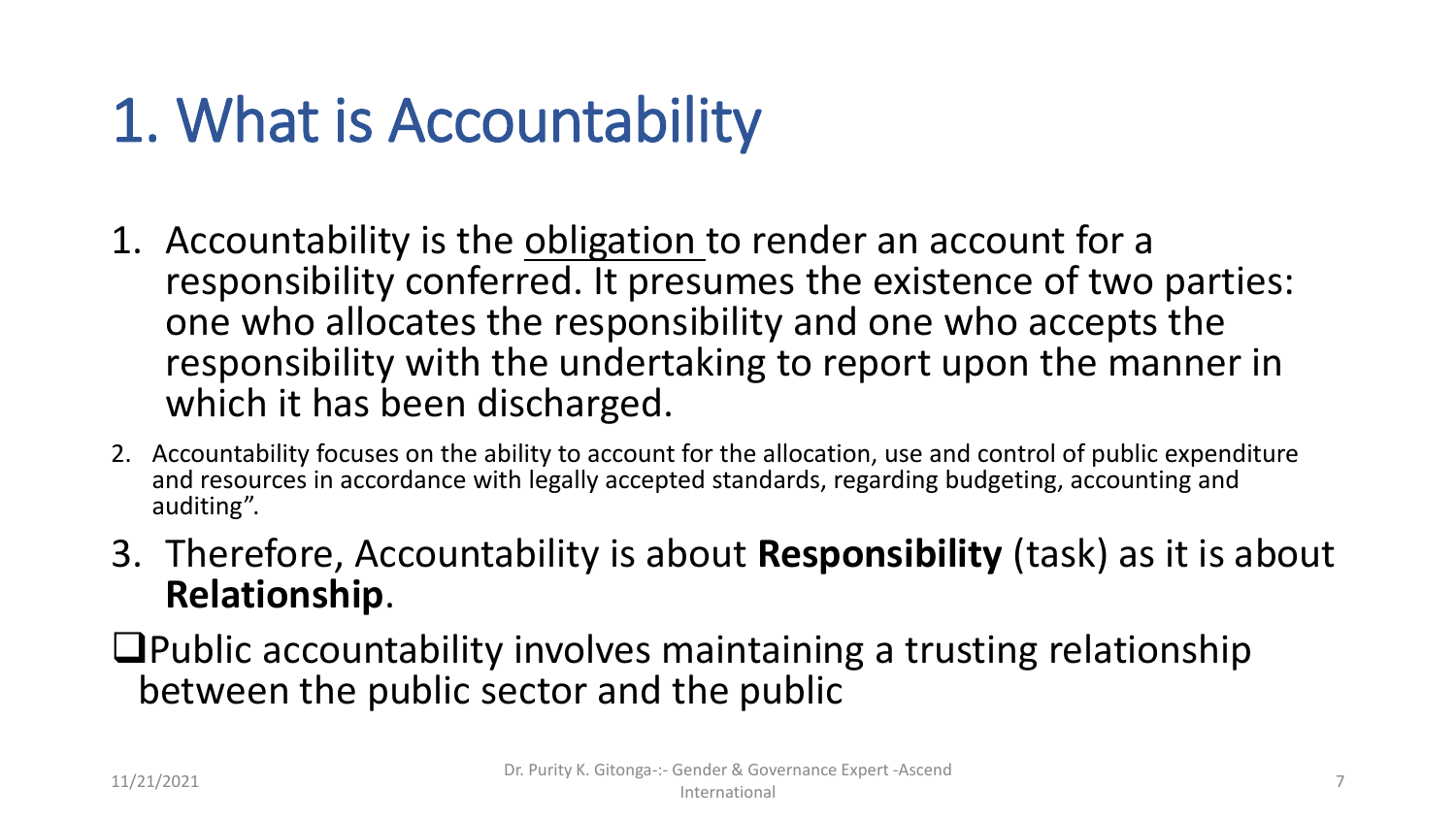## Pertinent Questions

- Three questions must be answered with regard to accountability:
- **1. Who is held accountable,**
- **2. For what are they accountable;**
- **3. To whom are they accountable** (Hansson & Longva, 2014; Mulgan, 2000).

 $\Box$  Is accountability a one person/s or one agency's responsibility? ❑Does the chief executive officer take responsibility for every aspect of the organization's operations?

❑Can a CEO, PS, or Corporate entity be held accountable for individual actions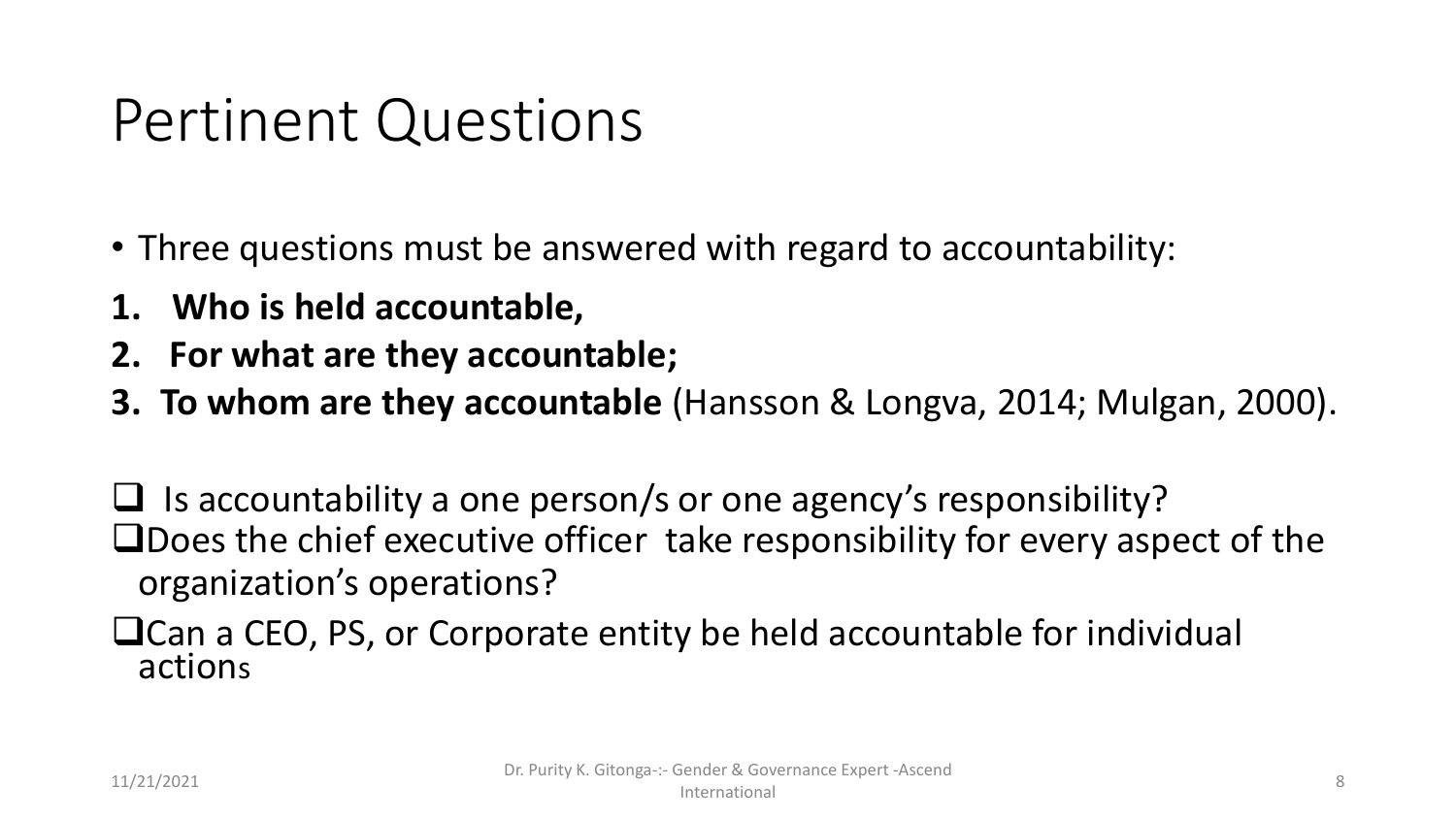## Public Accountability



11/21/2021 Dr. Purity K. Gitonga-:- Gender & Governance Expert -Ascend ender & Governance Expert 7.5cchd<br>International experts 7.5cchd experts 7.9cchd experts 7.9cc number of the state of the state of the state of t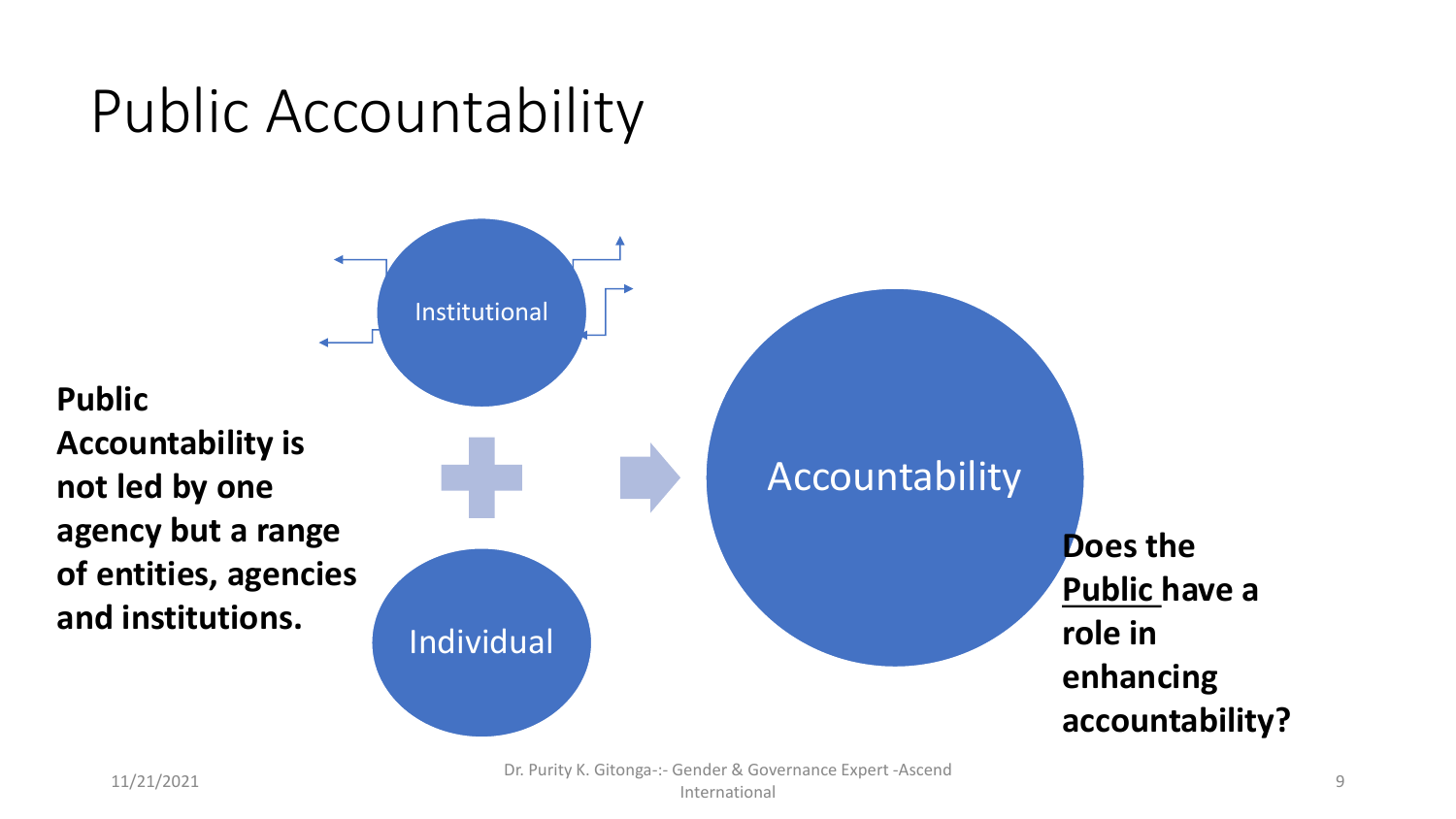## Accountability

- 1. Taking responsibility for Actions taken, Decisions and Policies made, Products, performance of tasks and for omissions
- 2. Responsible for successfully completed tasks and for uncompleted tasks - explain why they failed to do so.
- 3. Answerability for any deviations from its stated goals and values.
- 4. It encompassing the obligation to report, explain and be answerable for resulting consequences.
- 5. Accountability and transparency are cornerstones of good governance.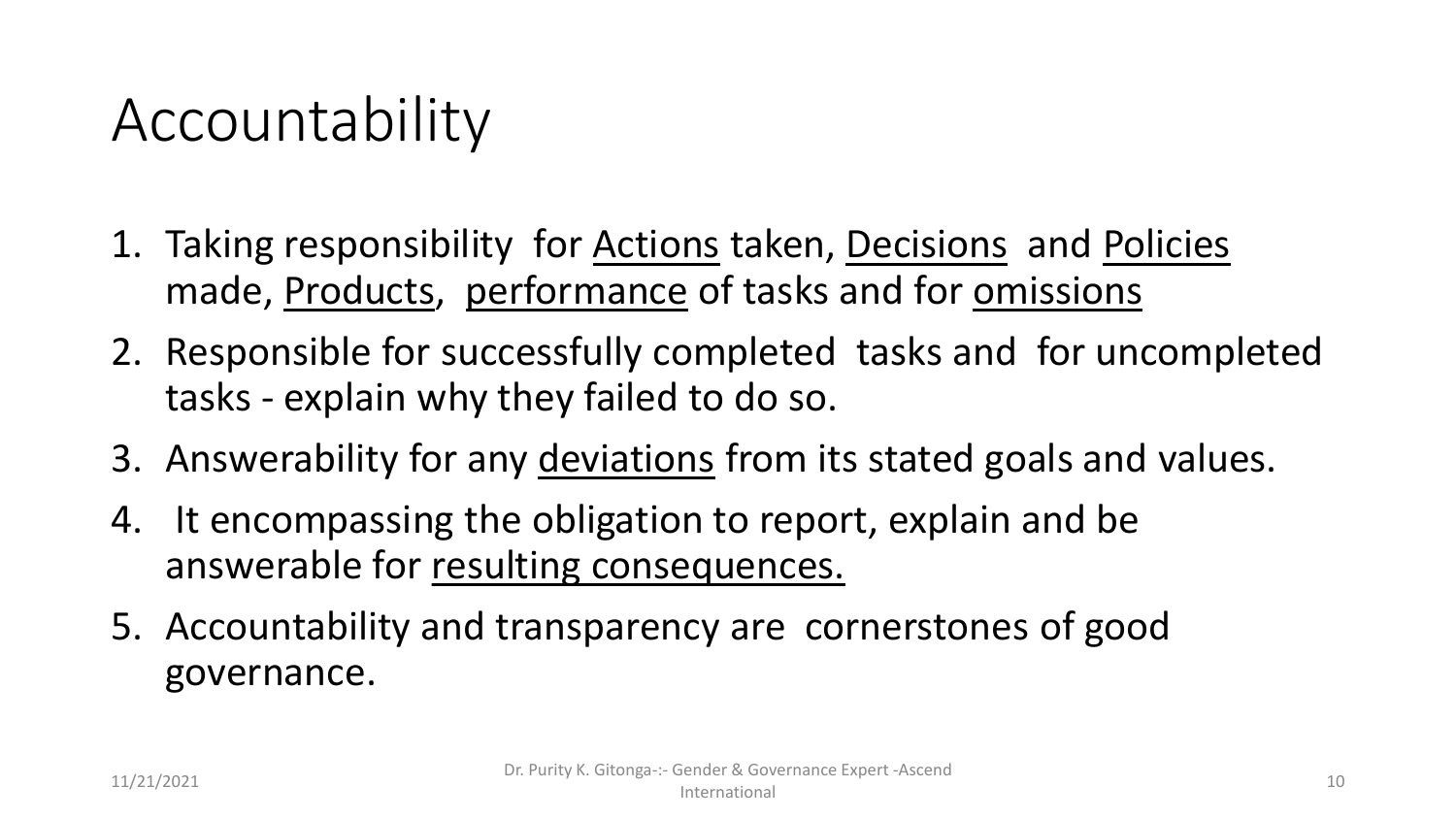## SDGs- Dimensions

SDGs Economic Social Environmental Dr. Purity K. Gitonga-:- Gender & Governance Expert -Ascend<br>International International 11 International 11 Unfortunately, barriers exist to the achievement of 17goals &169 targets. Barriers related to drugs, crime, **corruption** and terrorism. **The 17 SDGs aim to create a life of dignity for all by 2030 - Strategic Hope. By protecting the Planet and ensure that all People enjoy peace and prosperity.**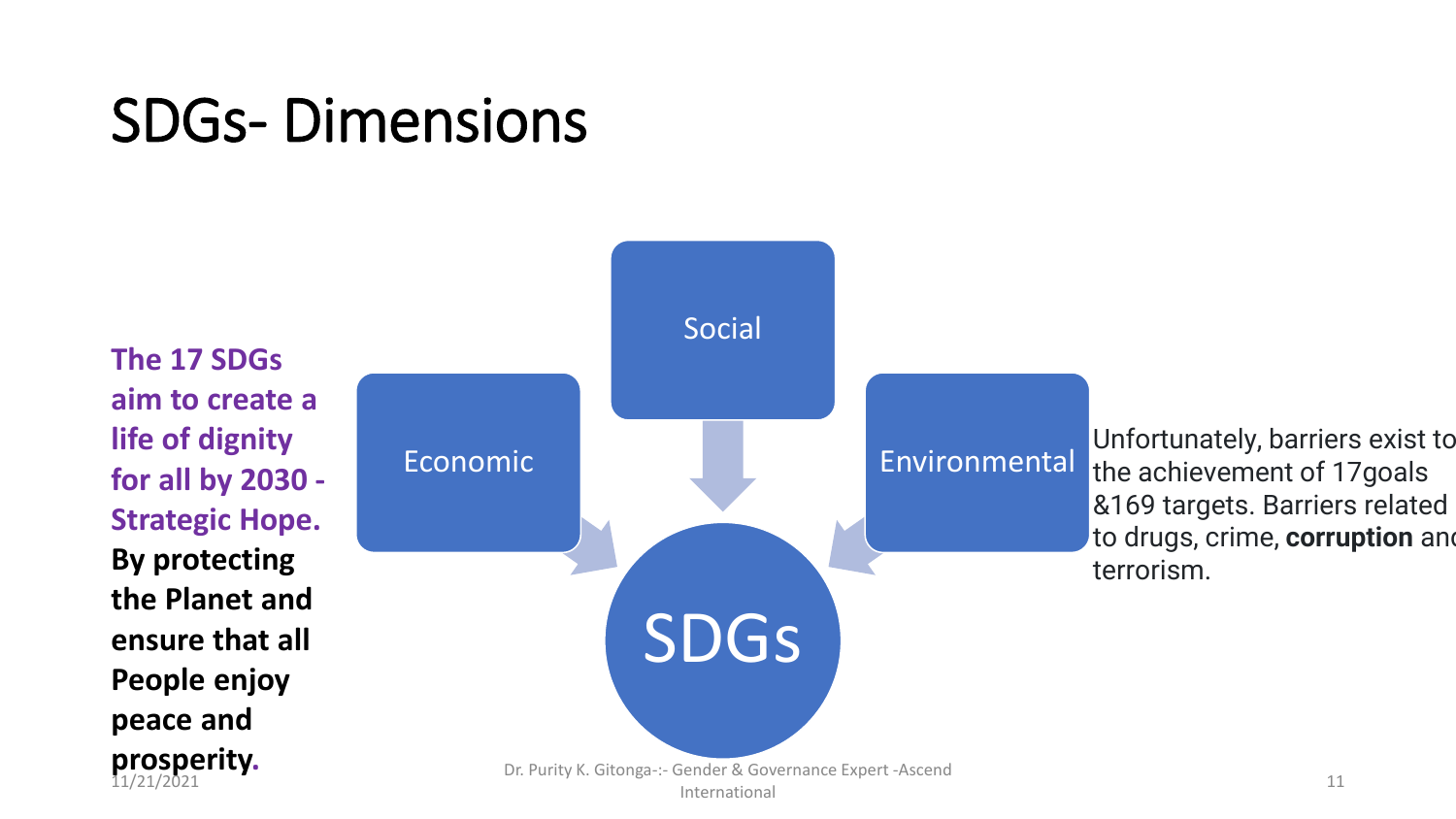



11/21/2021 Dr. Purity K. Gitonga-:- Gender & Governance Expert -Ascend International 12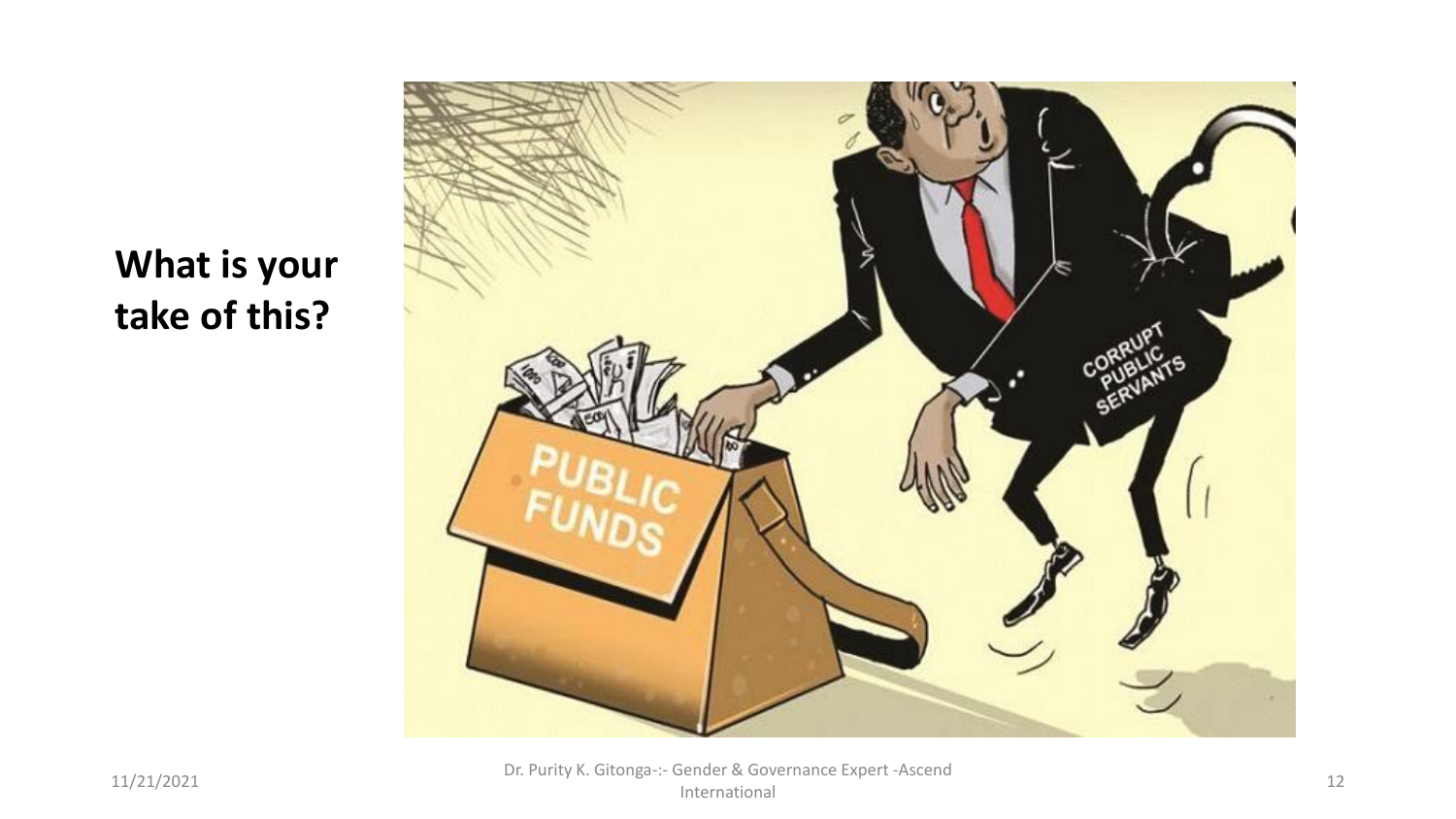# What is Corruption?

Corruption is a complex social, political and economic phenomenon that affects all countries.

- 1. '*Abuse of entrusted power for private gain* or advantage resulting to loss or disadvantage to the public and/or organization (TI). –either on owns instigation or in response to inducement
- 2. According to Klitgaard (1988), corruption occurs when *an agent betrays the principles interest in pursuit of ones own.*
- 3. Leys (1965) refers to corruption as *behaviour that breaks some rule*, written or unwritten about the purpose to which the public officer/institution has been put.
- 4. Rose Ackerman (1999) describes corruption as an *economic, cultural and political problem*  that <u>limits investment and growth a</u>nd leads to inefficient government.
- 5. Corruption is misappropriation of public authority for private interests, which harms the <u>public by conduct in contravention with the prevailing law (Langseth, Stapenhurst, & Pope, </u> 1997).
- 6. Corruption can be both an **individual moral failing** or an **institutional flaw in both public (Demand Side) and private sector (Supply Side).**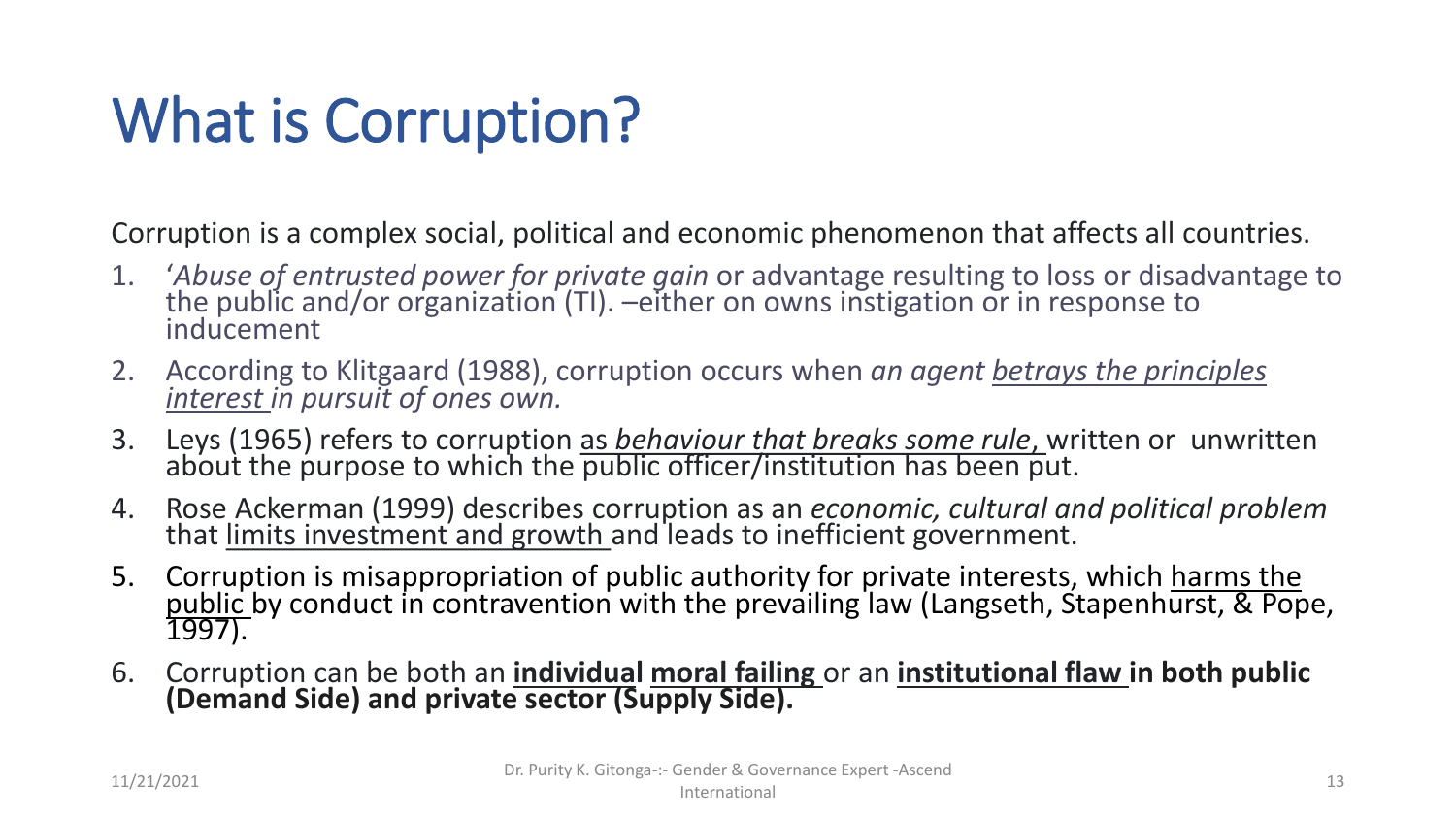# 2. Why is corruption wrong?

- *"Corruption is the thief of economic and social development; stealing the opportunities of ordinary people to progress and to prosper."- Yury Fedotov, Executive Director of the United Nations Office on Drugs and Crime in his address to the Fifth Session in Panama City, 2013*
- **Corruption** leads to the theft, wastage, and misuse of scarce resources and also entrenches elite privilege and inequality, undermining institutions of **accountability** with lasting consequences.
- Pope Francis (Mar 18, 2019) compared corruption to cancer. He said that corrùption is one óf the most devastating illnesses to befall society
- Corruption is a killer of Vision:-**Vision 2030 – Kenya; Agenda 2030; Agenda 2063; Individual vision & aspirations.**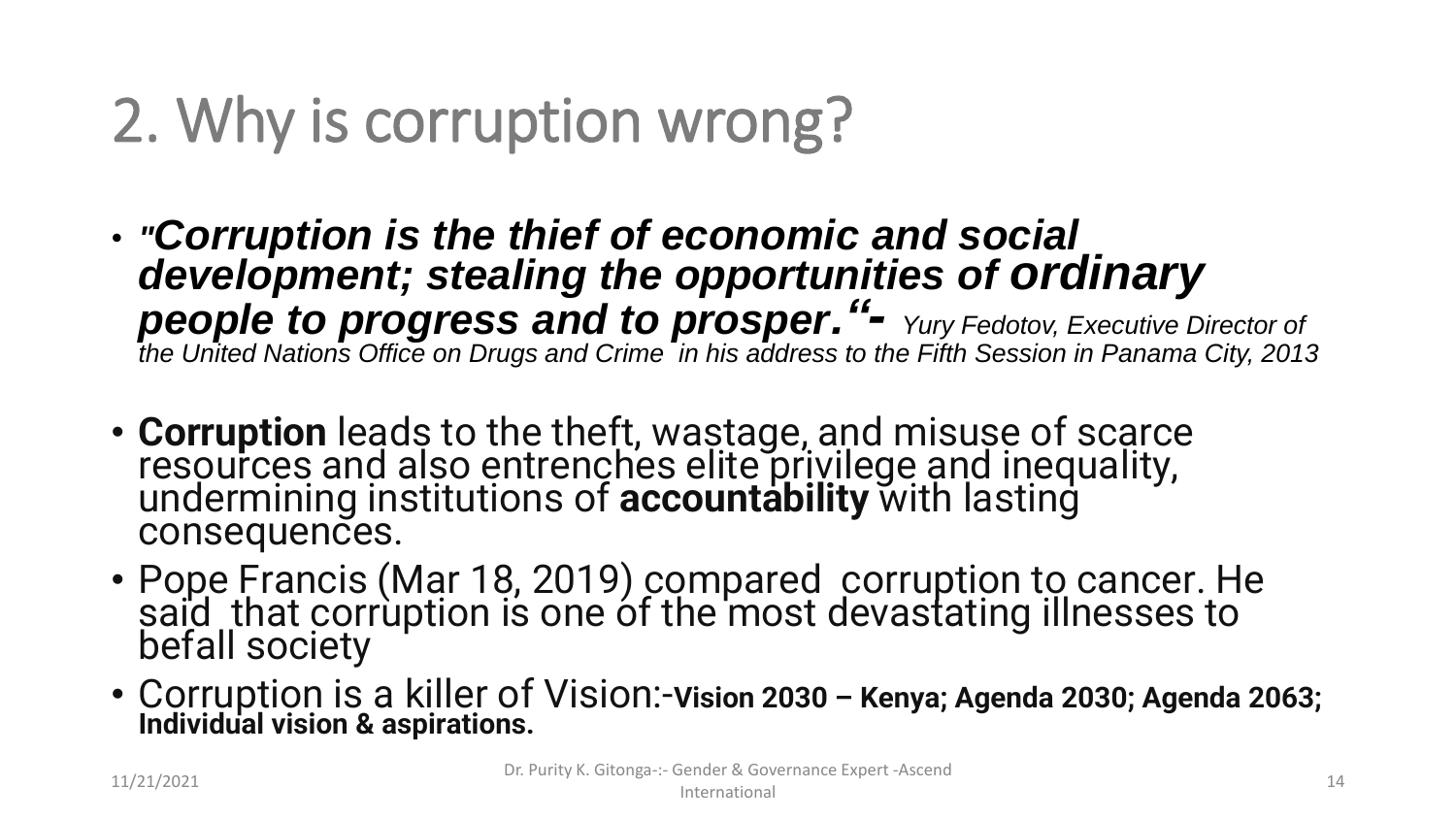# What is the State of Corruption in Africa?

- i. Estimates by the World Economic Forum, indicate that the global cost of corruption is at least \$2.6 trillion, or 5 per cent of the global gross domestic product (GDP) and estimate that more than \$1tn is paid in bribes annually (World Bank). These organisations suggest that corruption adds 10% to the total cost of doing business globally, and a staggering 25% to the cost of procurement contracts in developing countries.
- ii. The UN Economic Commission for Africa reported that corruption swallows at least \$140 billion in all the AU member states every year (2018)
- Nigeria's ambassador for the AU said that the AU loses estimated \$50 billion every year because of illicit financial outflows. Illicit financial flows (IFFs) — from tax abuse, crossborder corruption, and transnational financial crime — drain resources from sustainable development.
- EACC Research Report NO. 9 of May 2019 highlights that Kenya's public service continues to suffer high incidence of corruption and poor service delivery at both the national and county government levels.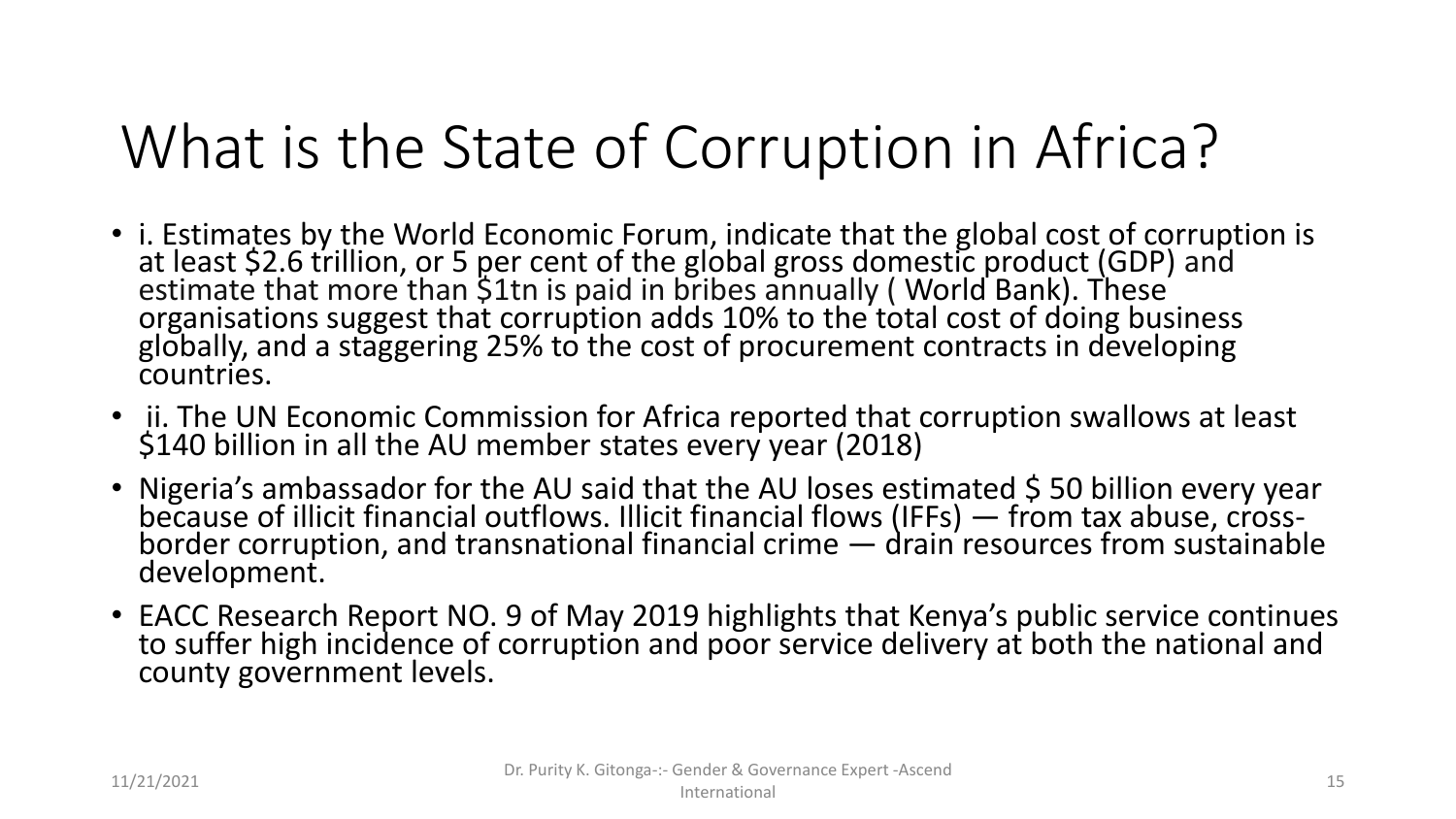

Last year, however, with the added stress of COVID-19, which led to job losses, exposed inequality in the economic and healthcare sectors, and everything else that we had to deal with, reports of corruption hit especially hard. This was particularly true when it was tied to the procurement of PPE and other lifesaving measures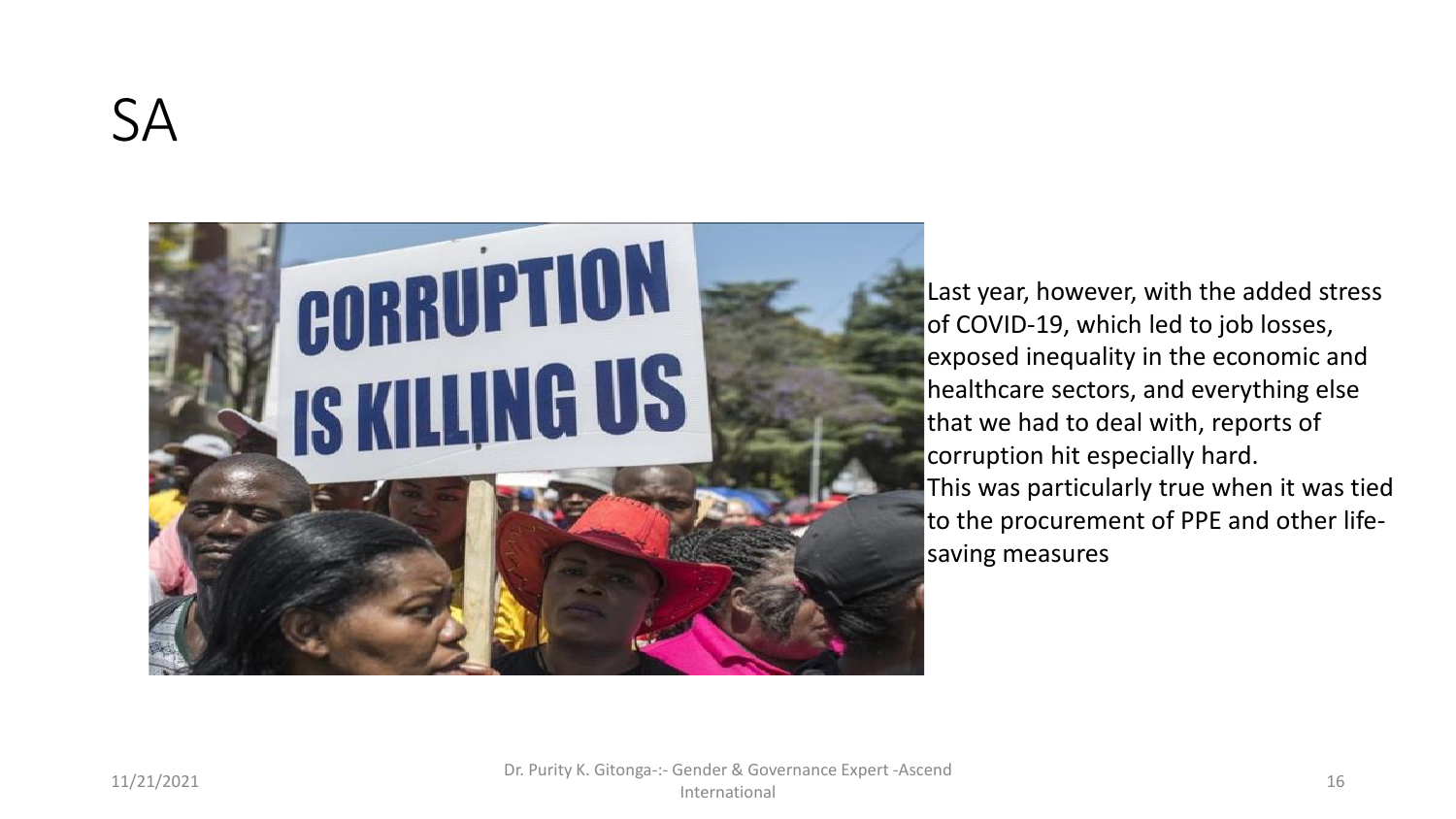#### **Corruption In Africa (10 Most Corrupt Nations: JUNE 12, 2017. SOURCES: TRANSPARENCY INTERNATIONAL Statements**

Corruption is killing Africa

- 1. Corruption is natural as breathing in (S) **CPI Score:** 8/100. Government officials loot from the country's coffers with impunity.
- 2. Bribery is commonplace in (SS) **CPI Score:** 11/100. SS is establishing its institutions not transforming.
- 3. The stench of corruption permeates every sector of the economy in ([Sn](https://afrikanza.com/blogs/culture-history/facts-about-sudan)). Corruption is rampant in oil, sports, transport, and many other sectors. Politicians embezzle and mismanage funds without any censure by the courts - **CPI Score:** 14/100.
- 4. Corruption is deeply woven into the society of the (CAR). High ranking officials participate in nefarious activities with no regard for the law. CPI Score: 20/100
- 5. Corruption is a deeply embedded culture (C). High ranking officials award jobs to individuals based on familial ties - **CPI Score 20/100**

#### **What is your take of these statements?**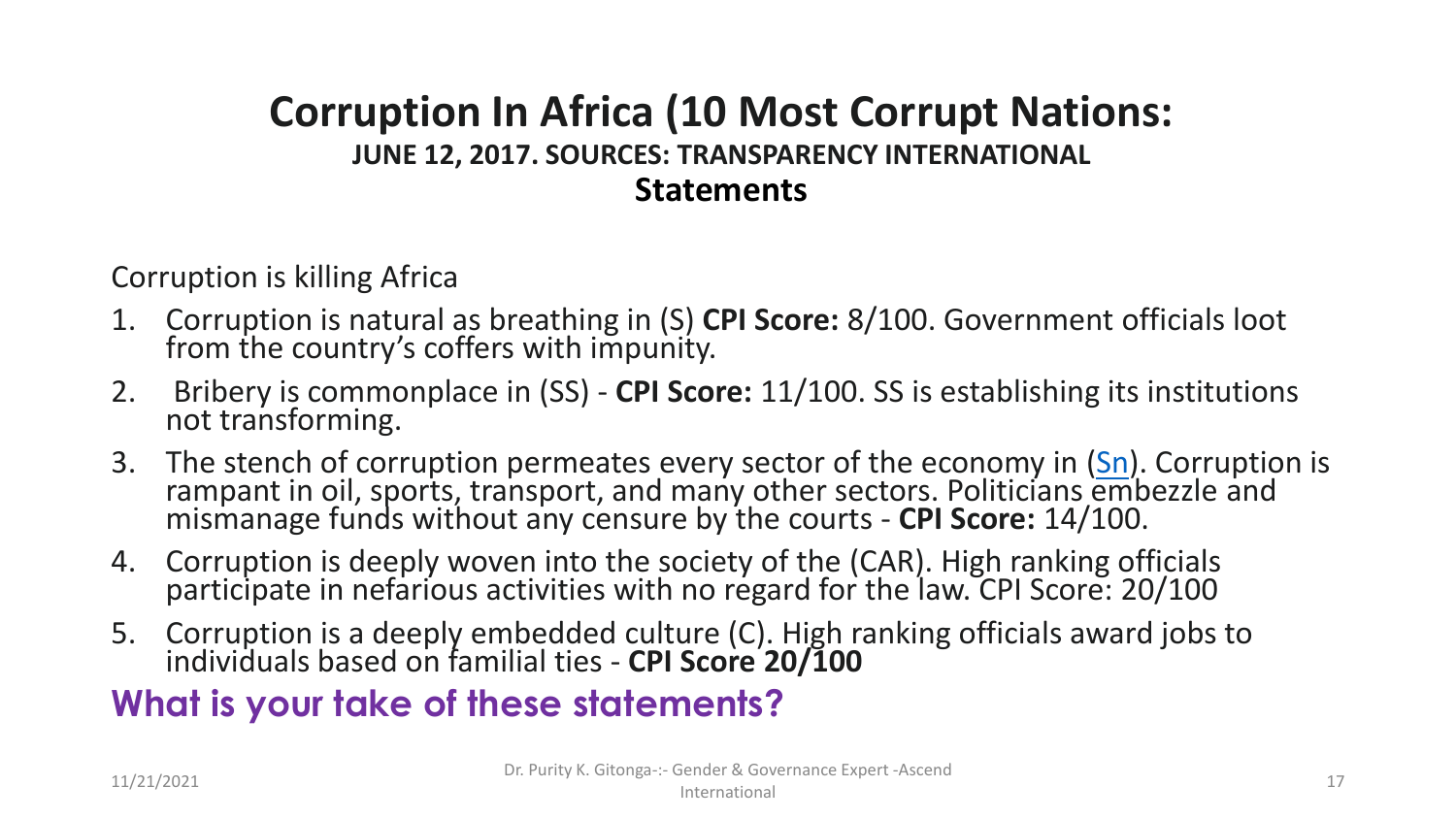#### Corruption Scandals in Kenya



11/21/2021 **perception? Freedom of speech, shigh levels of** determined the property of the speech of the summer of the speech of the speech of the speech of the speech of the speech of the speech of the speech of the speec **Is corruption real or imagined? Is it just a matter of awareness?**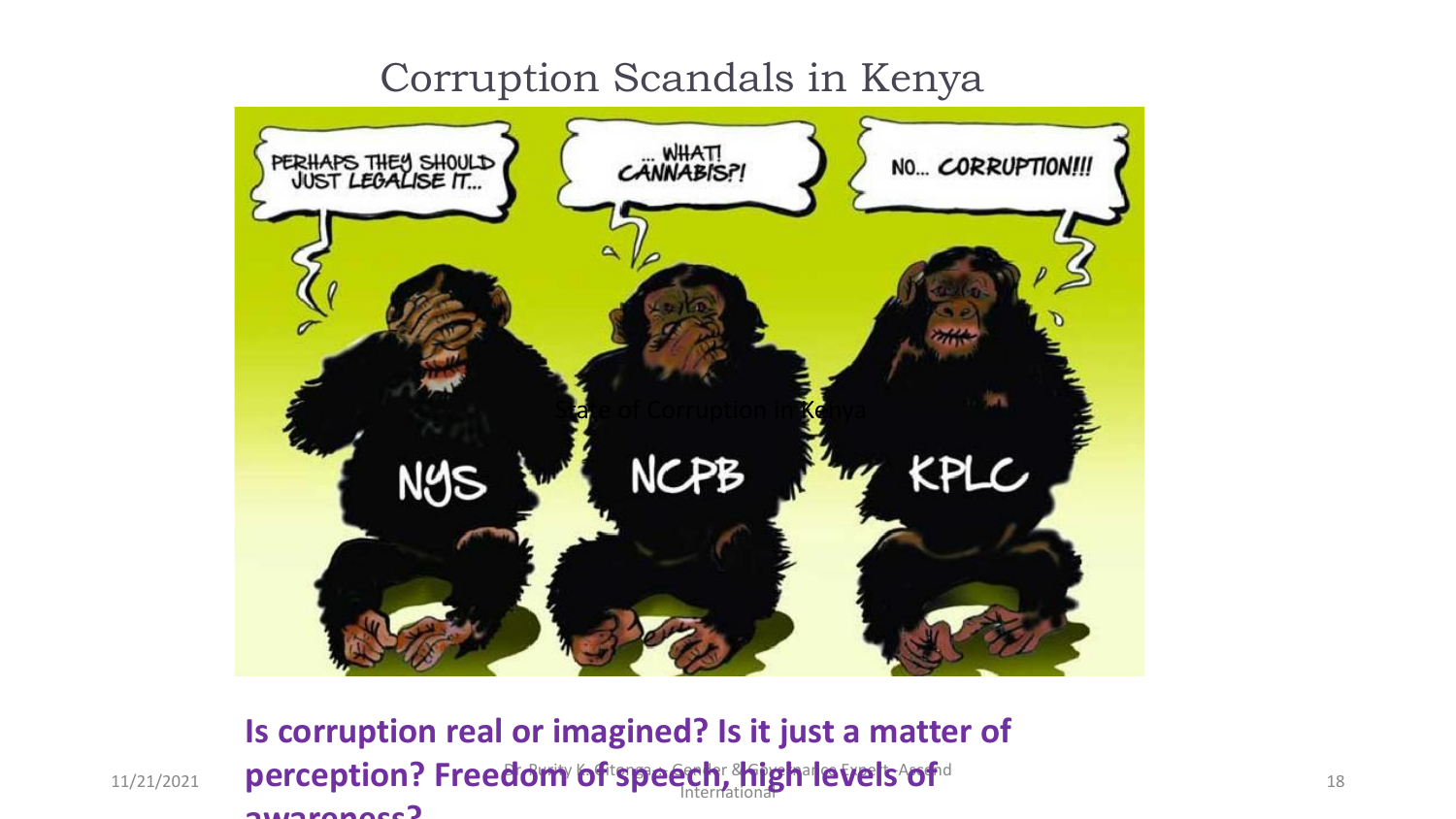# **3. Factors explaining causes of Corruption**

It is postulated that the factors that give rise to corruption emanate from three sources:

- **societal level,**
- **institutional and**
- **individual level**.

#### **It is an accepted fact that corruption starts at individual level.**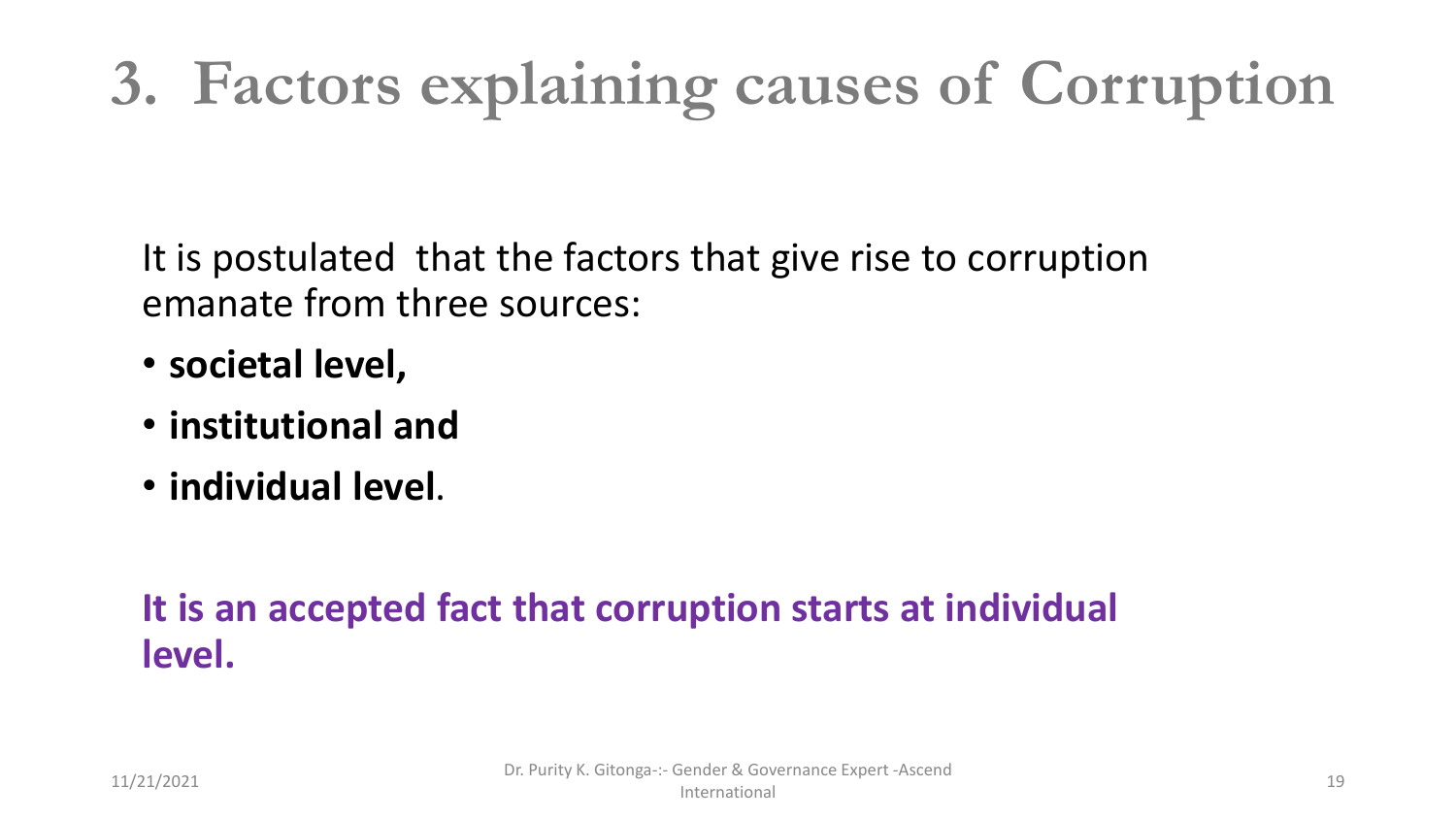## Individual Factors

- What makes individuals engage in corrupt acts has recently **received renewed attention in policy and academic circles because, despite the rise and spread of the global anti-corruption movement, many highly corrupt countries have made little progress on reducing corruption (Heywood 2017; Rose-Ackermann and Palifka 2016; hence a look at the psychology of corruption.**
- The basic question of **"what explains corrupt behaviour"** has long plagued scholars and practitioners (Nye 1967; Bardhan 1997).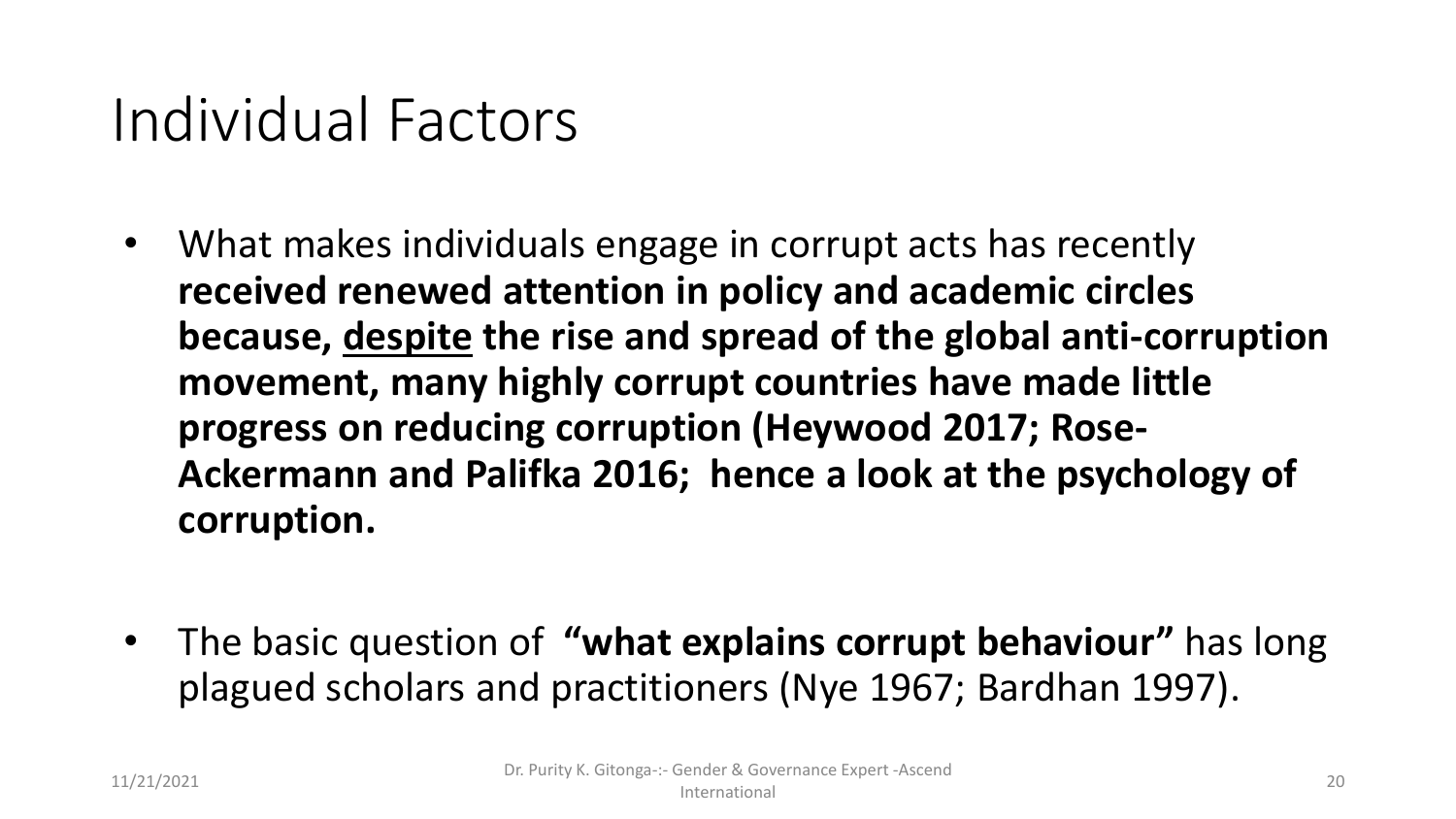## **Factors to Corruption**

#### Corruption is a behavioural problem influenced by ones mindset and environment.

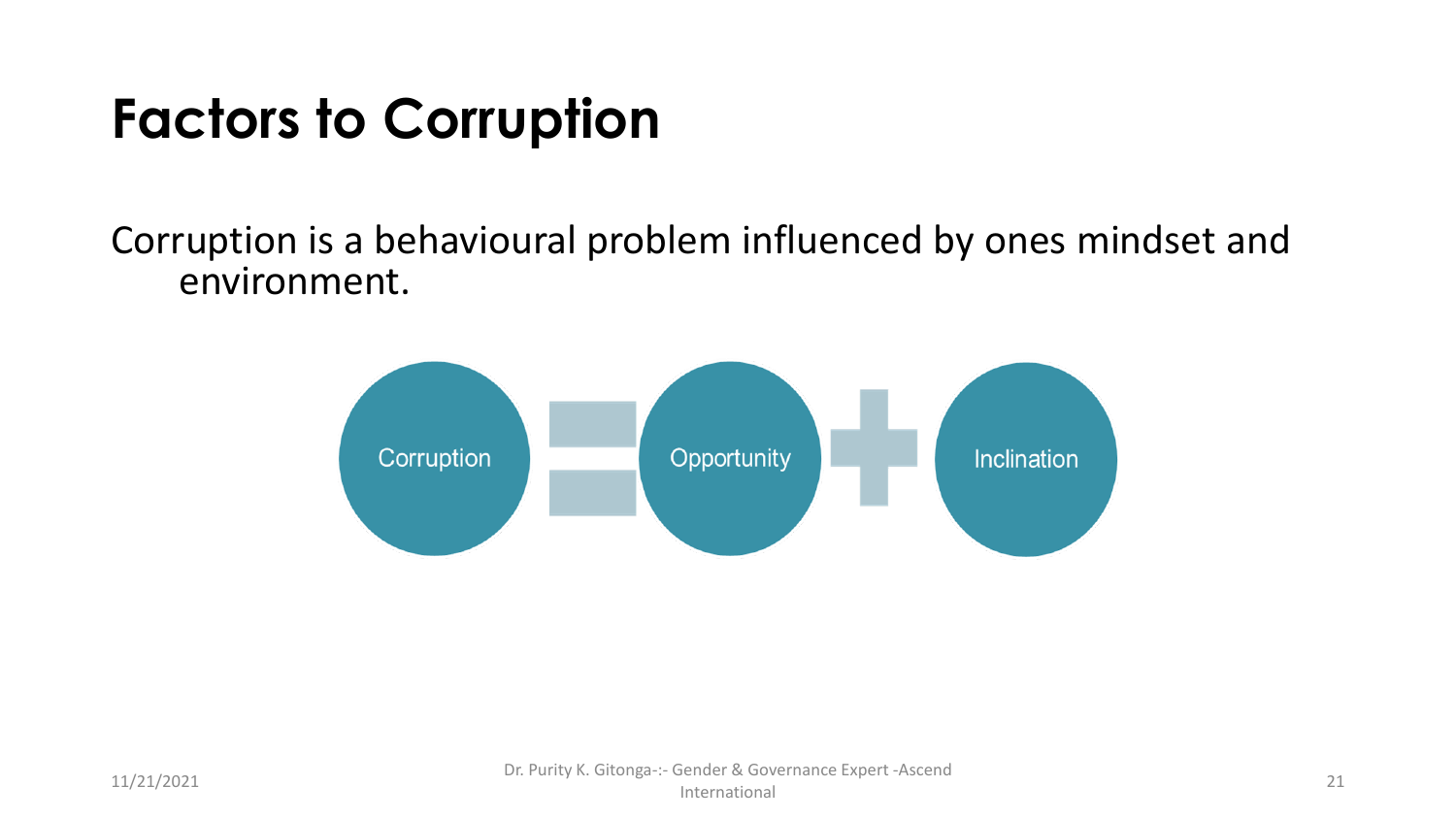## Factors of Corruption Triangle



#### $Corruption = Pressure + Opportunity +$

Rationalization . S. Powell: From 3rd World to 1st

11/21/2021 **World** Dr. Purity K. Gitonga-:- Gender & Governance Expert -Ascend<br>International International 22

World)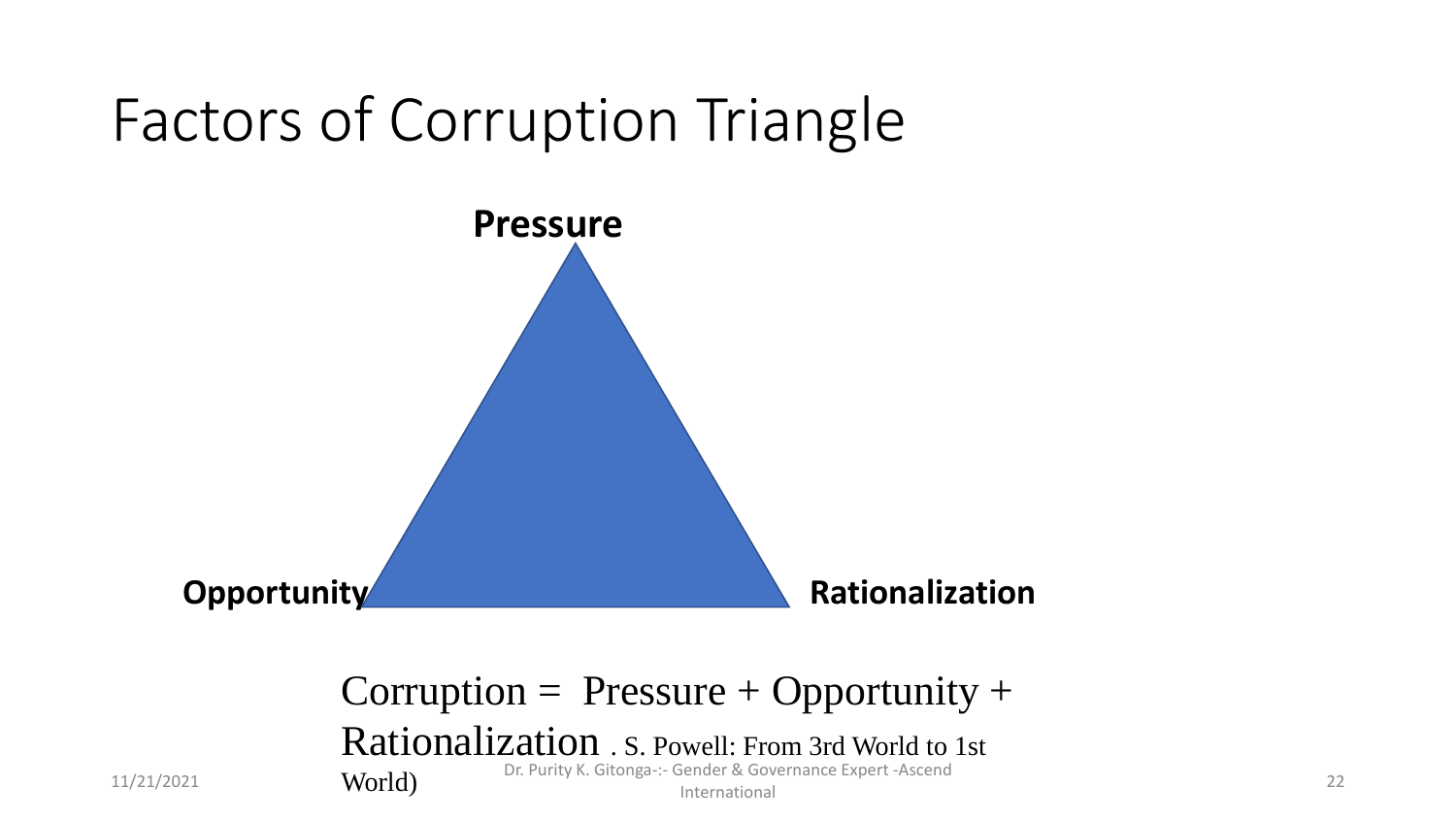## Pressure?

- **Can a well raised person engage in corrupt acts?** Is it possible for good people who were brought up right to engage in corruption?
- David Myres (1994) in his book 'exploring social psychology' argues that nice, good people can become corrupt through excessive social pressure.
- Pressure from who and what pressure?
- **Pressure** can be real or imagined
- **Daily pressure for money from family** may disturb the mental balance of government and non government officials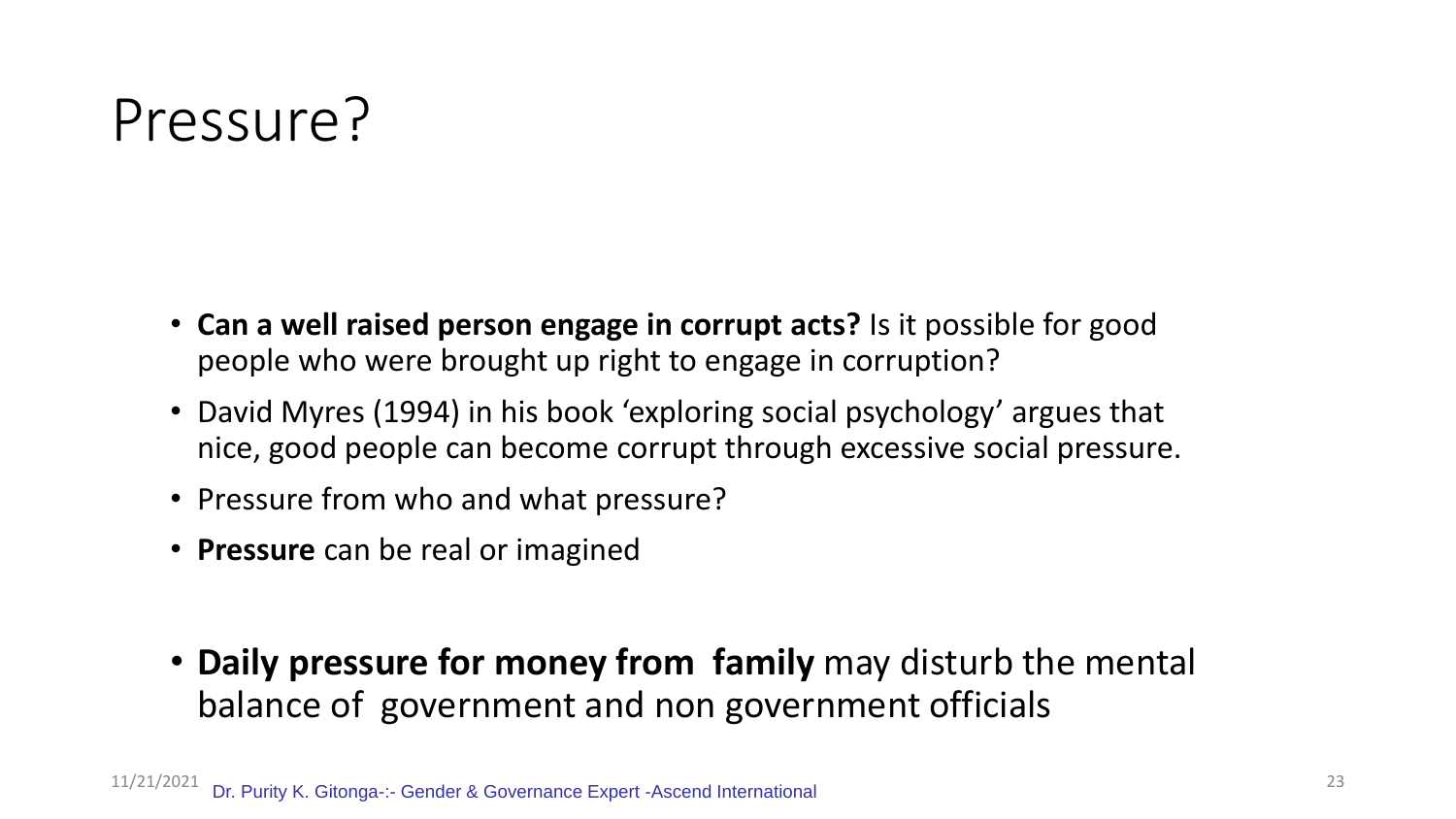## Socialization

- **Socialization process**: the socialization, modelling and education from parents, caregivers, peers and leaders shapes the morality and ethics of a person. Fabrro and Upadhyay arques that we learn behaviour at the knee of our parents and teachers.
- However, they also agree that *a person moral and ethical development can be disturbed* by dire economic and social circumstances in which personal survival become prioritized above everything else.
- How are we socializing and training the young generation these days?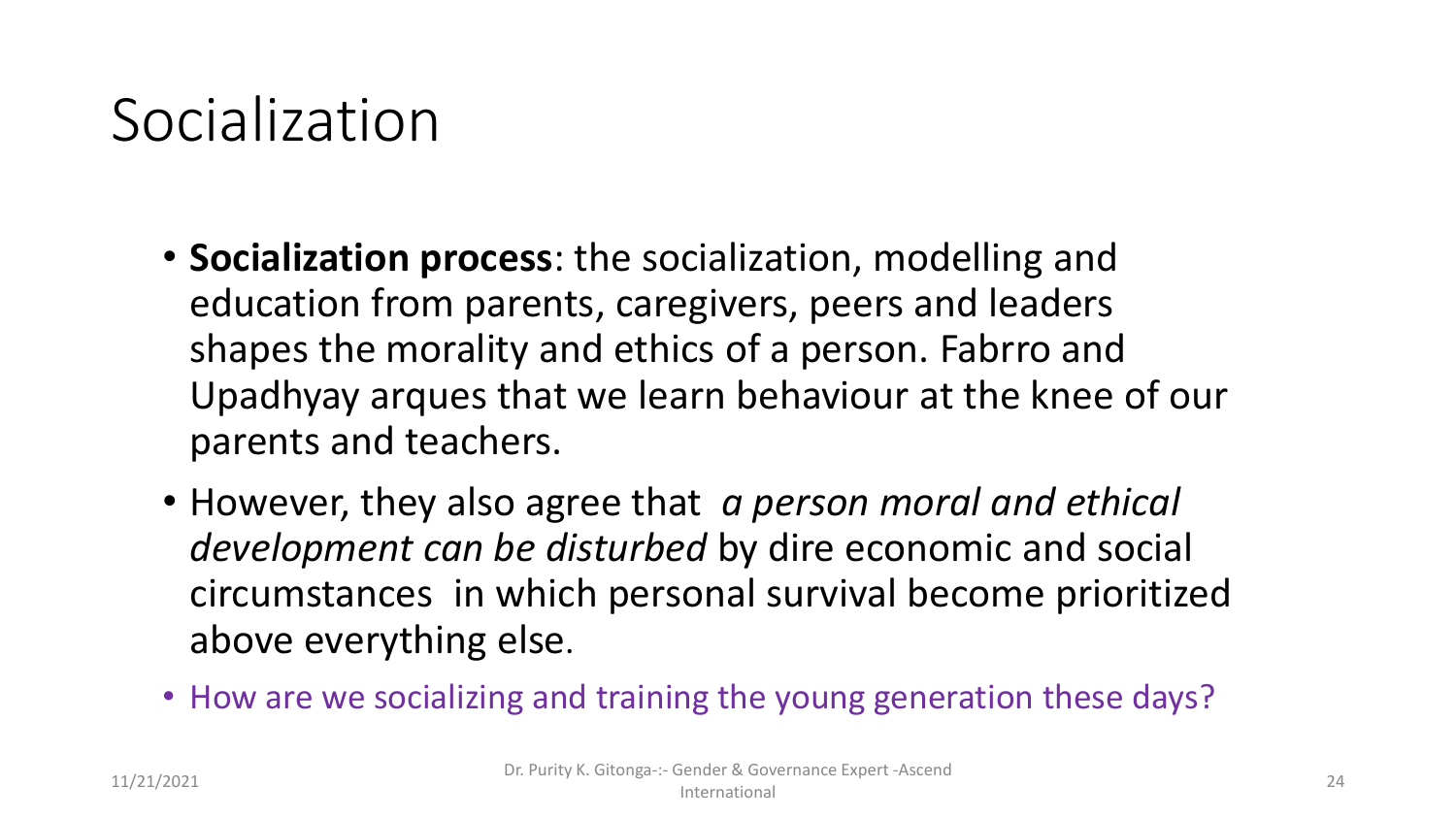## Bad Apple

The "bad apples" theory ties misbehaviour to the individuals

An organization of corrupt individuals will have people acting for personal gain at the expense of the organization.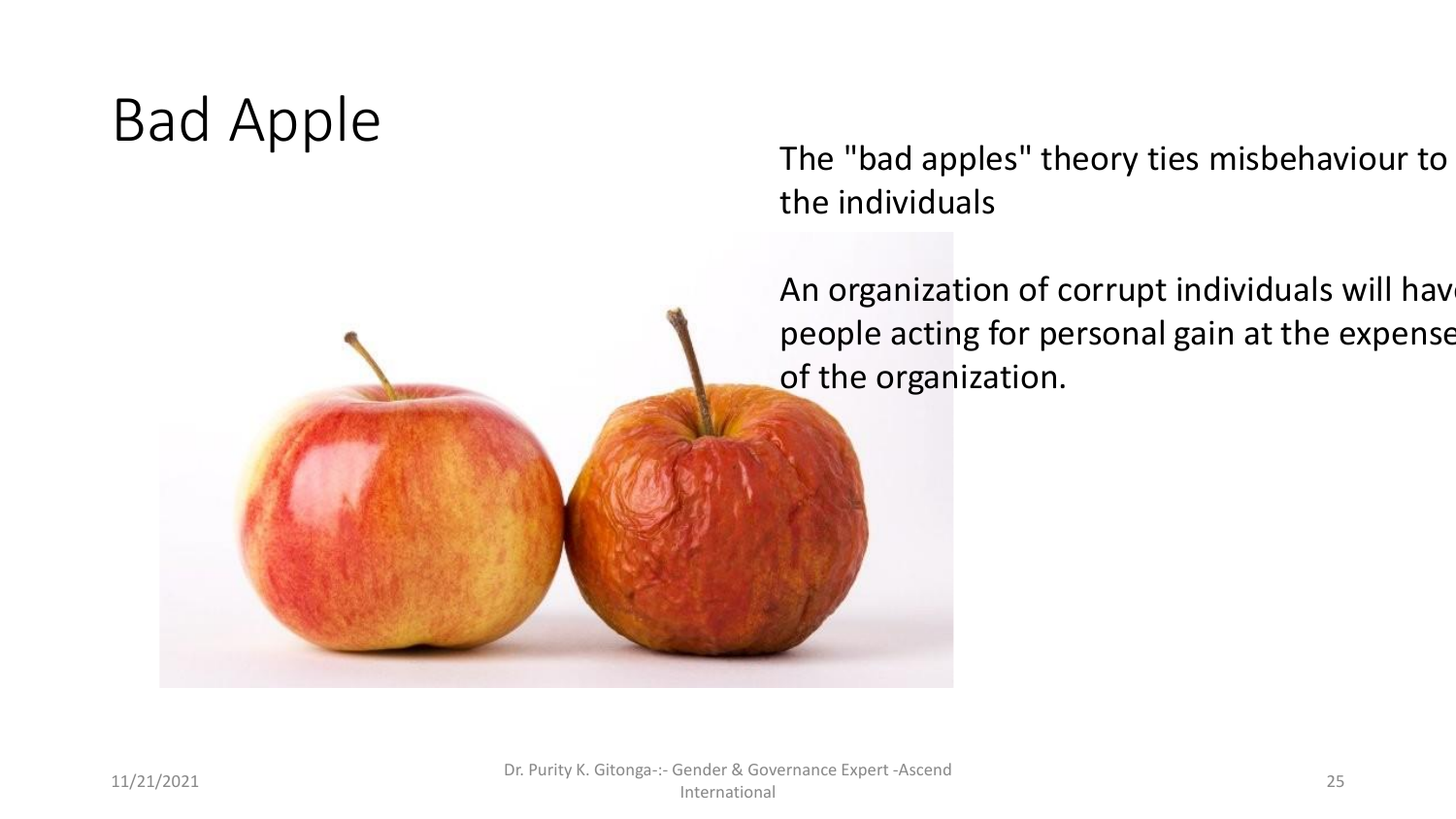

11/21/2021 Dr. Purity K. Gitonga-:- Gender & Governance Expert -Ascend

International 26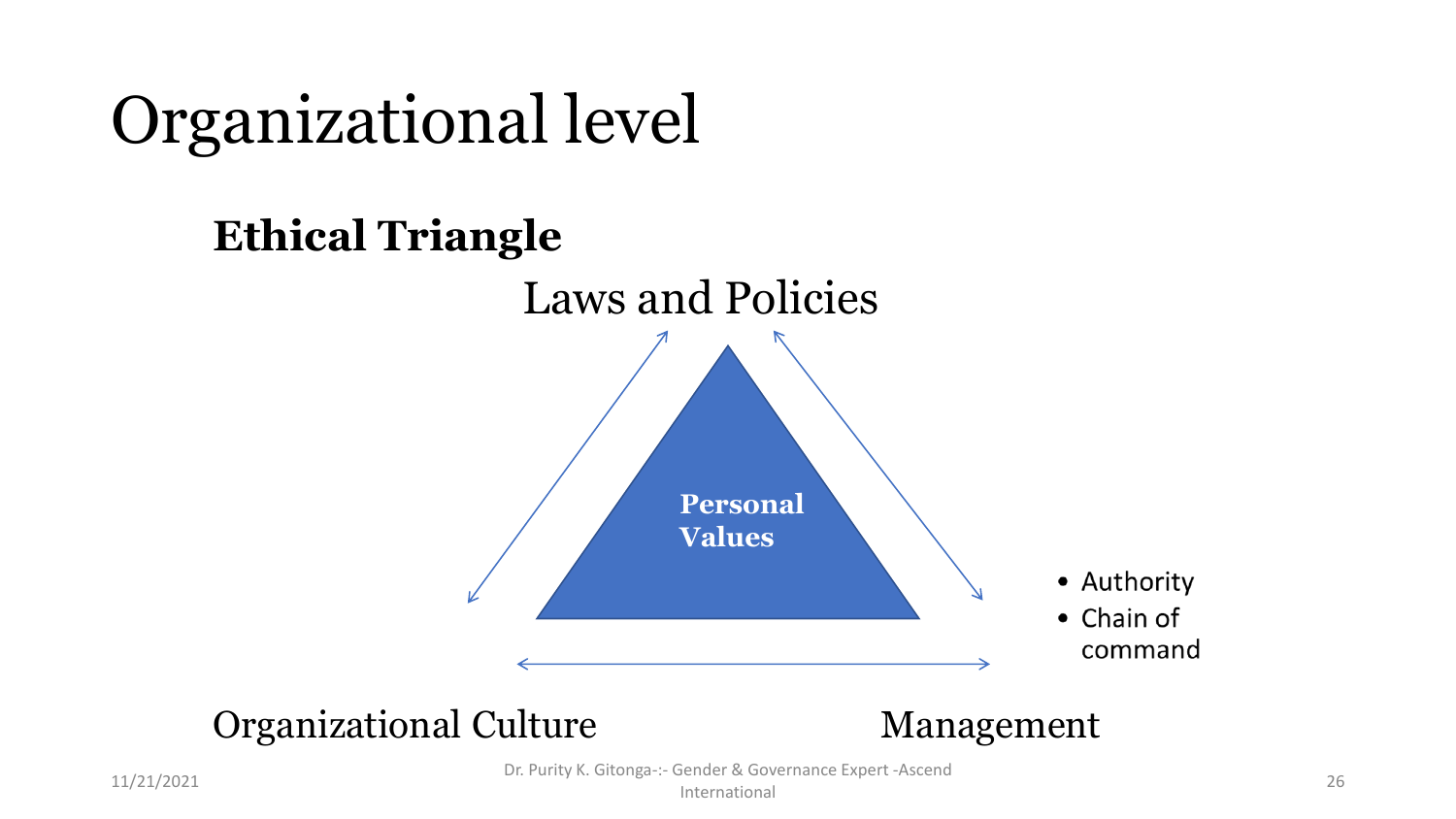## **Part Four**

### **Serious about sustainability?**

### **Get serious about corruption.**

**We need to fully address the corrosive effects of corruption to have any hope of achieving the Sustainable Development Goals (SDGs).**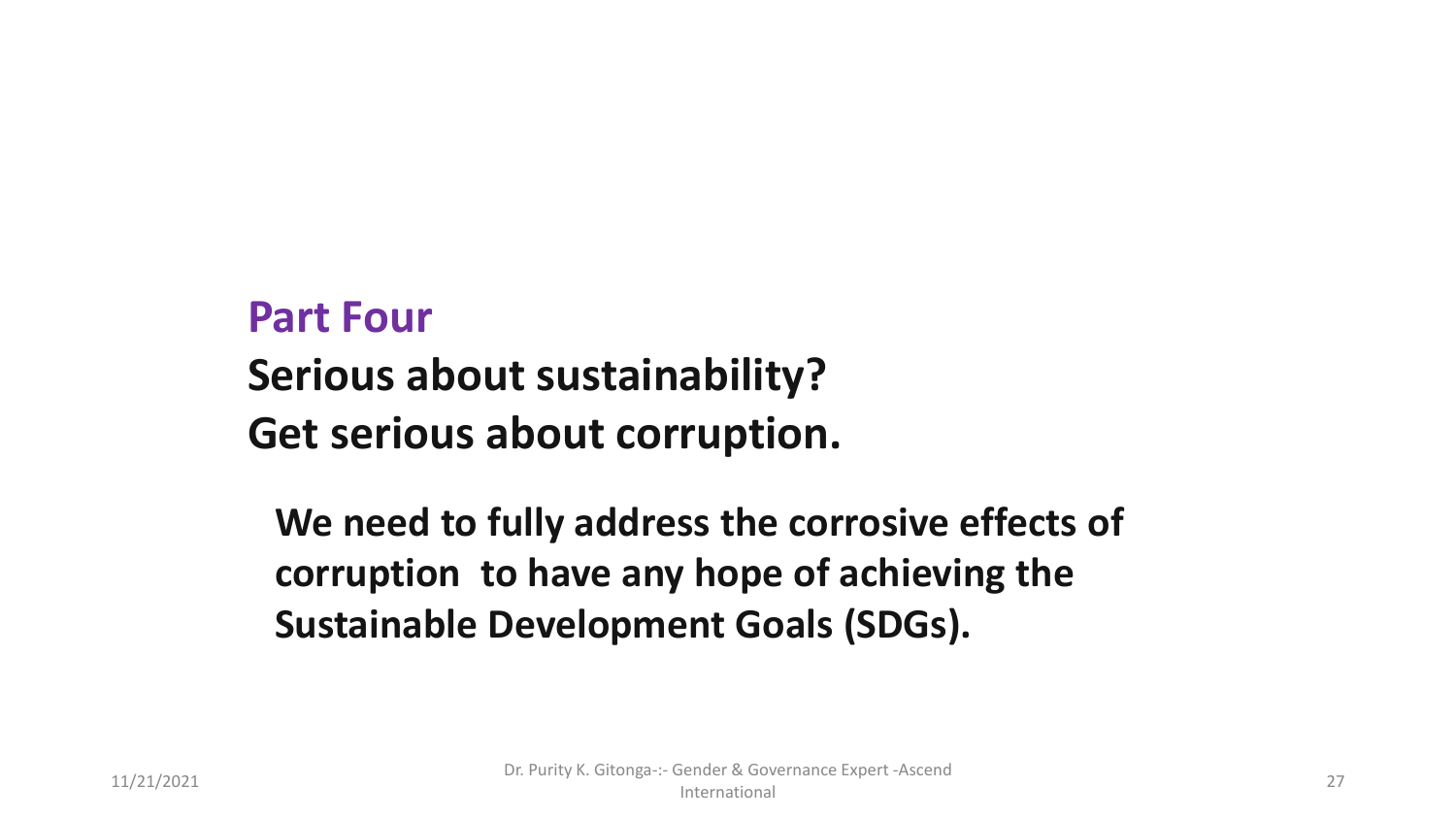# In what ways is corruption inhibiting the achievement of SDGs?

- 'Not only does corruption affect economic development in terms of economic efficiency and growth, it also affects equitable distribution of resources across the population, increasing income inequalities, undermining the effectiveness of social welfare programmes and ultimately resulting in lower levels of human development. This, in turn, may undermine long-term sustainable development, economic growth and equality.' -Transparency International report (Help Desk).
- *The African Union estimates that 25 per cent of the continent's GDP (nearly 150 billion dollars) is lost due to corruption. Nations that fight corruption and improve their rule of law could increase their national income by 400 per cent.*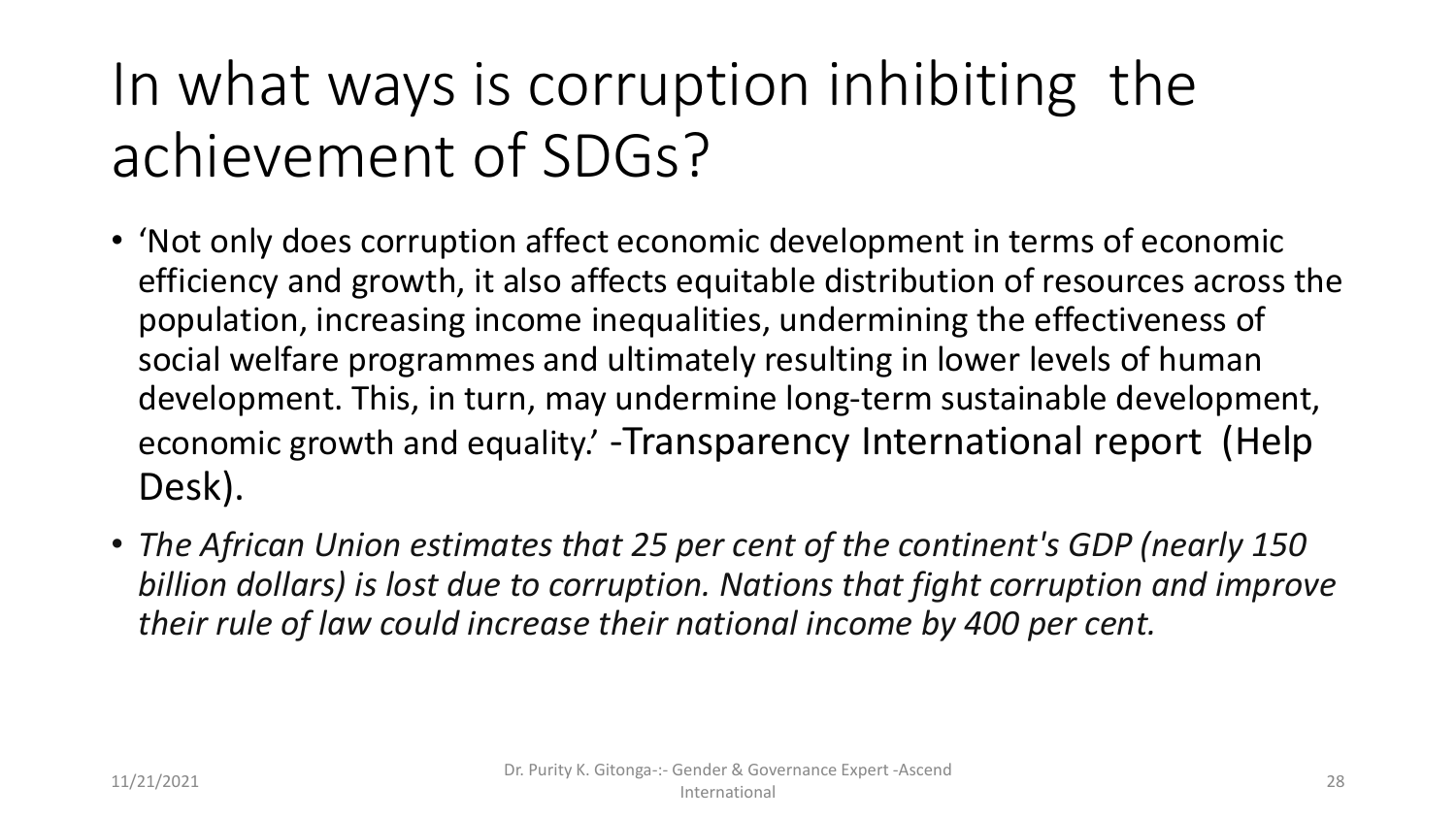# Effects of Corruption **Poor service**

If children come to believe that personal effort and merit do not count and that success comes through manipulation, favouritism and bribery, then the very foundations of society are shaken.

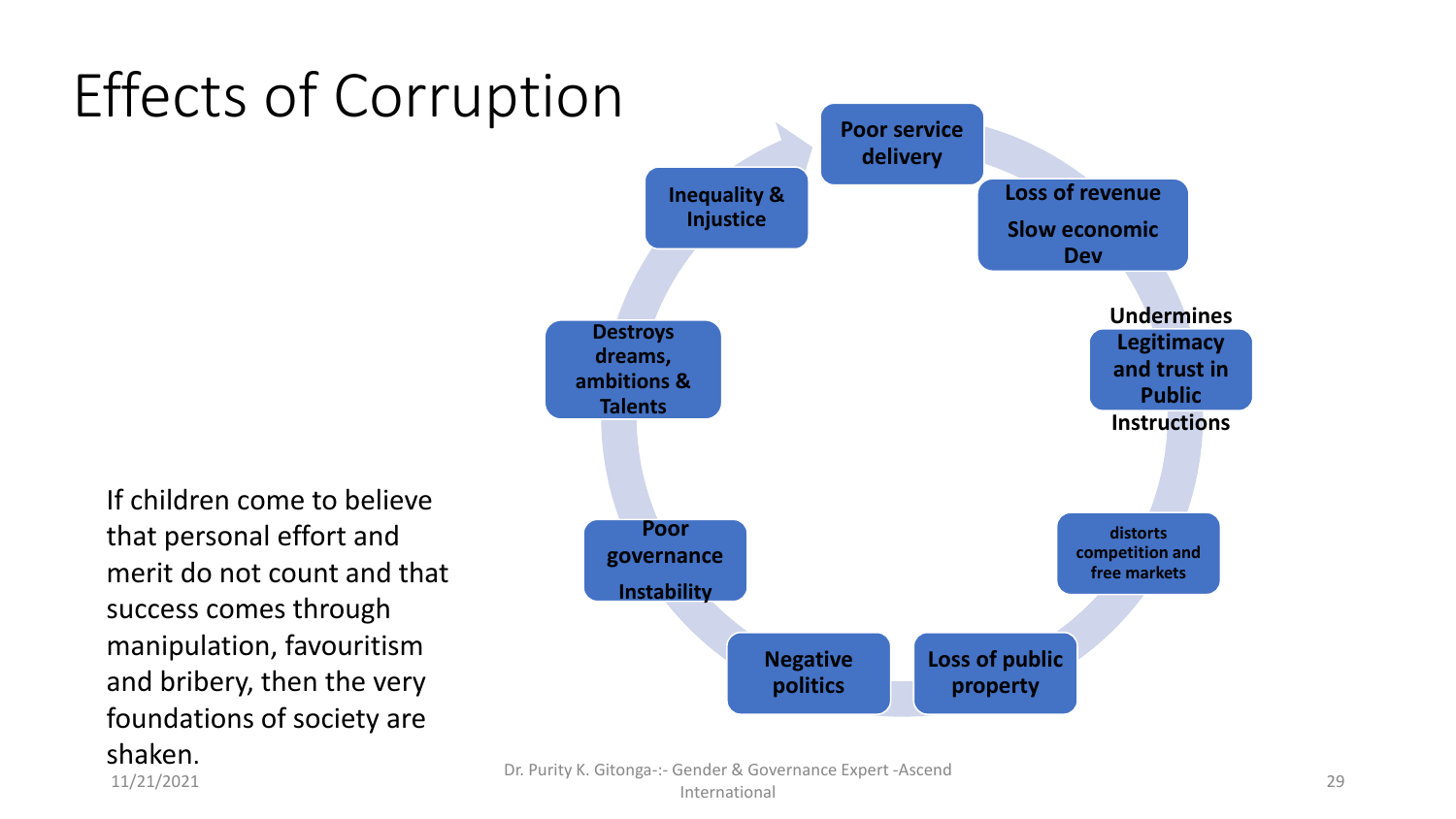# 5. Approaches to the fight against Corruption

#### Punitive

#### Preventive

- Punitive approaches seem to be the choice for the public.
- punishing the people engaged in corruption.
- Sends very strong signal.
- De-barring companies that are said to be corrupt
- Preventive measures are hard sell to the public, yet it could have better results.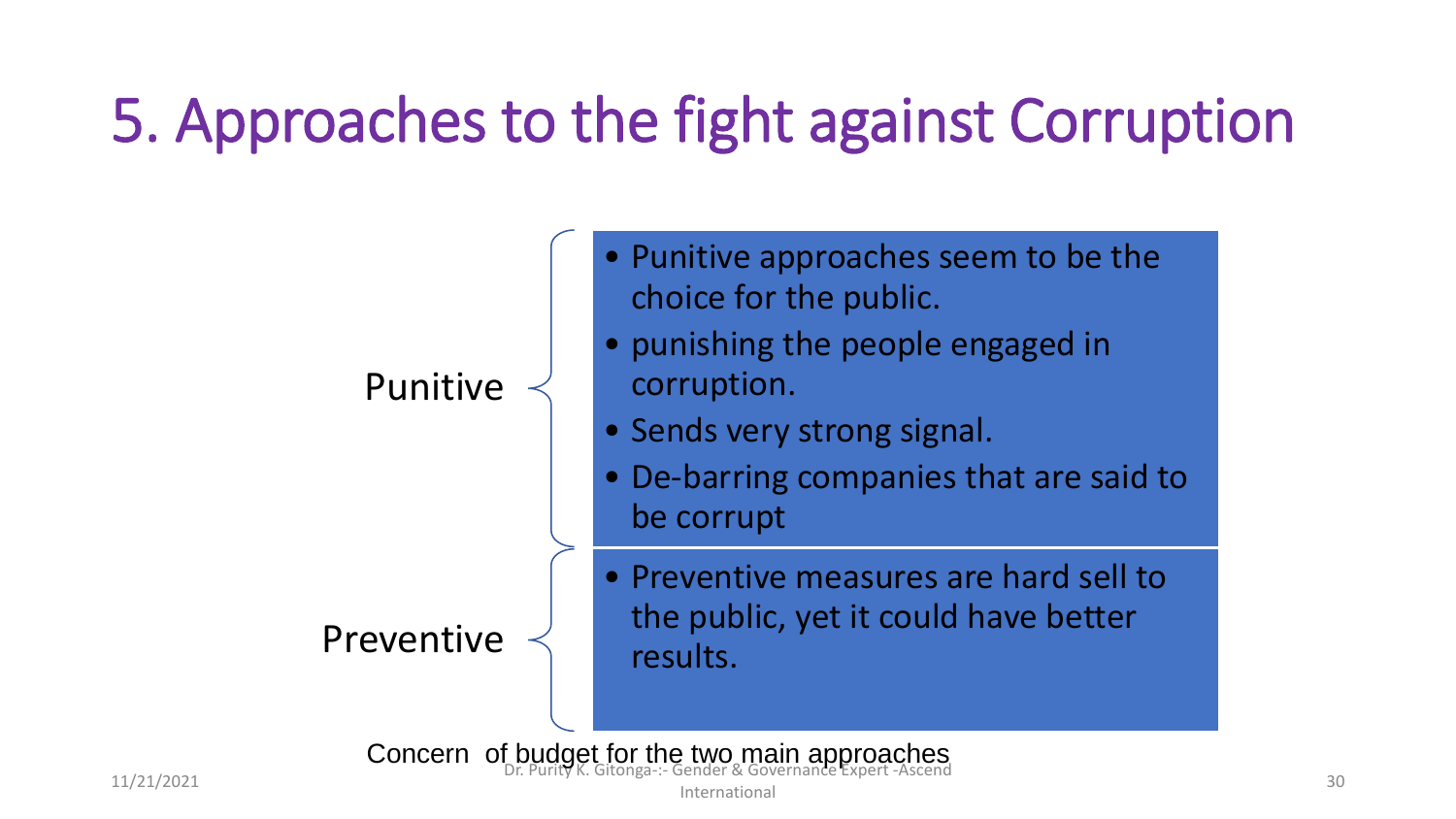#### **Efforts to institutionalize integrity & Accountability**



11/21/2021 Dr. Purity K. Gitonga-:- Gender & Governance Expert -Ascend International 31<br>International 31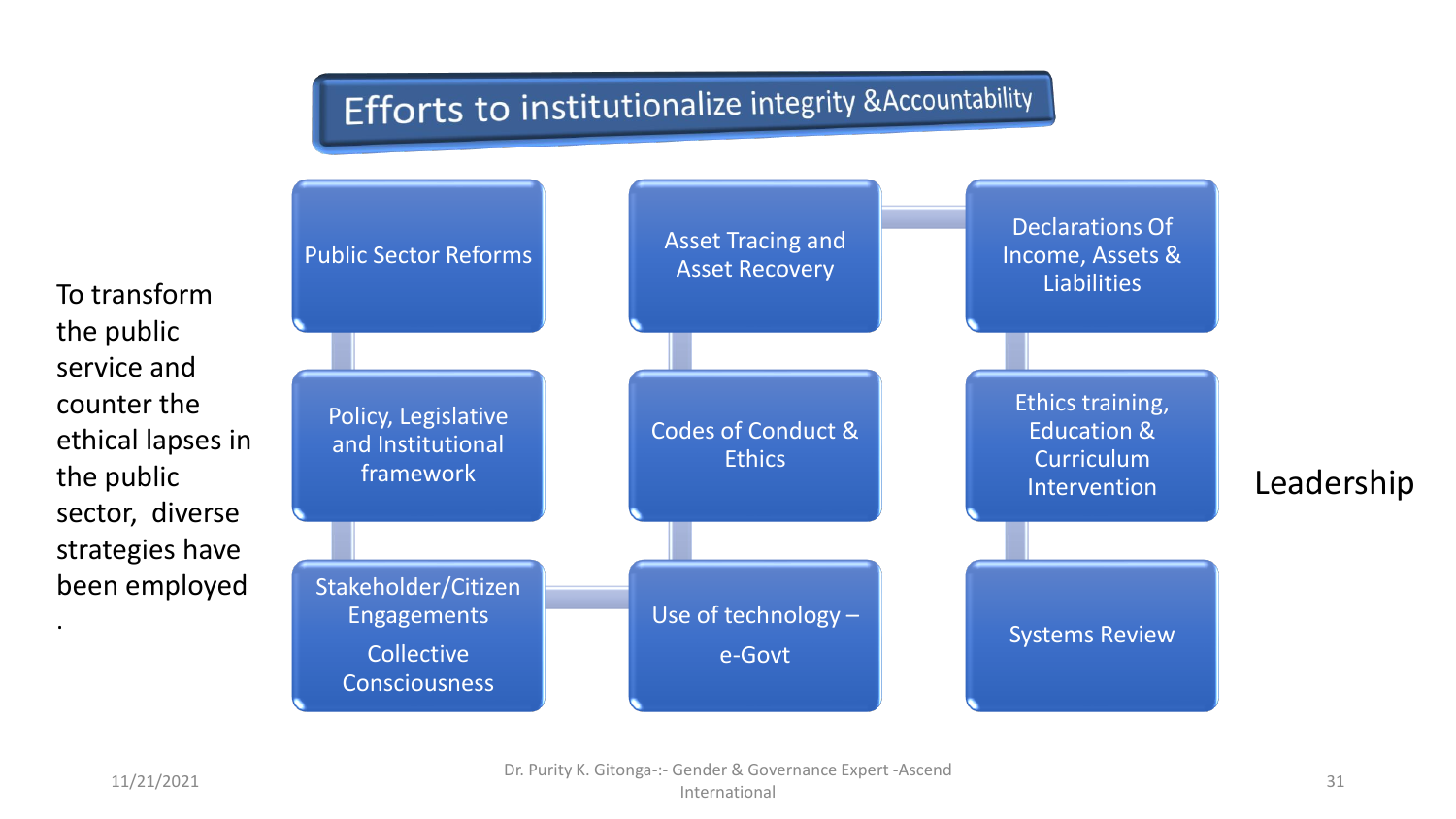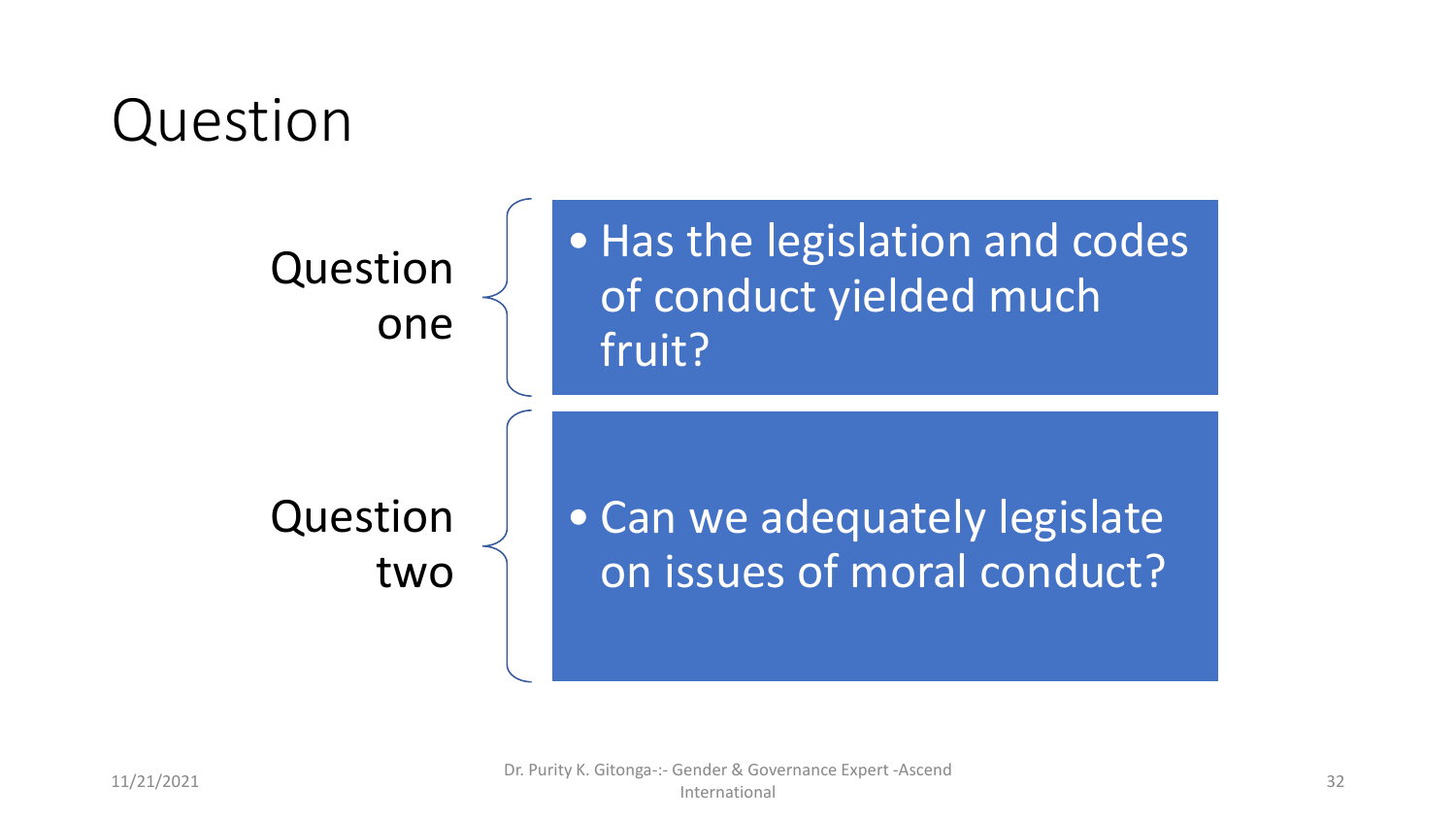# Code of Conduct and Ethics

- A code of ethics means nothing to those who are not aware of it, it means little if it is not subscribed to; and it may have no significance if it is not enforced.
- Government and society cannot promote and enforce ethical behaviour solely through the utilization of ethical codes of conduct or through the promulgation of a plethora of legislation (Mainga 2012).
- Tobah, (2017) states that codes of conduct have lost their potency unless they are properly enforced.
- **There must be change in the mindsets of the citizenry.**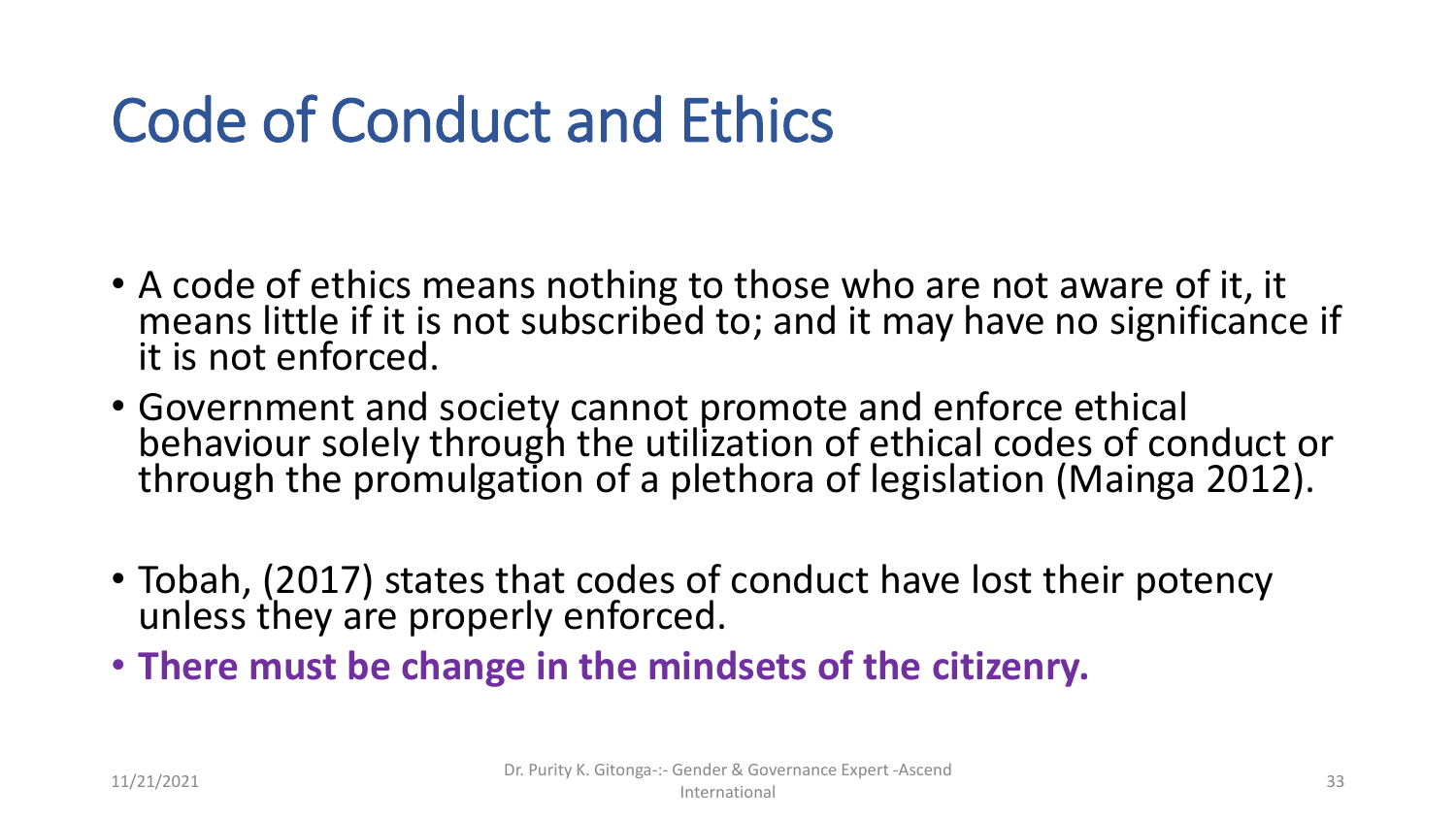# The Missing Link:

- ❑ Leadership
- ❑ Strengthening Individual Ethical competencies

### **Why the individual?**

Because any change begins at individual level, and the decision to uphold integrity is an individual moral choice.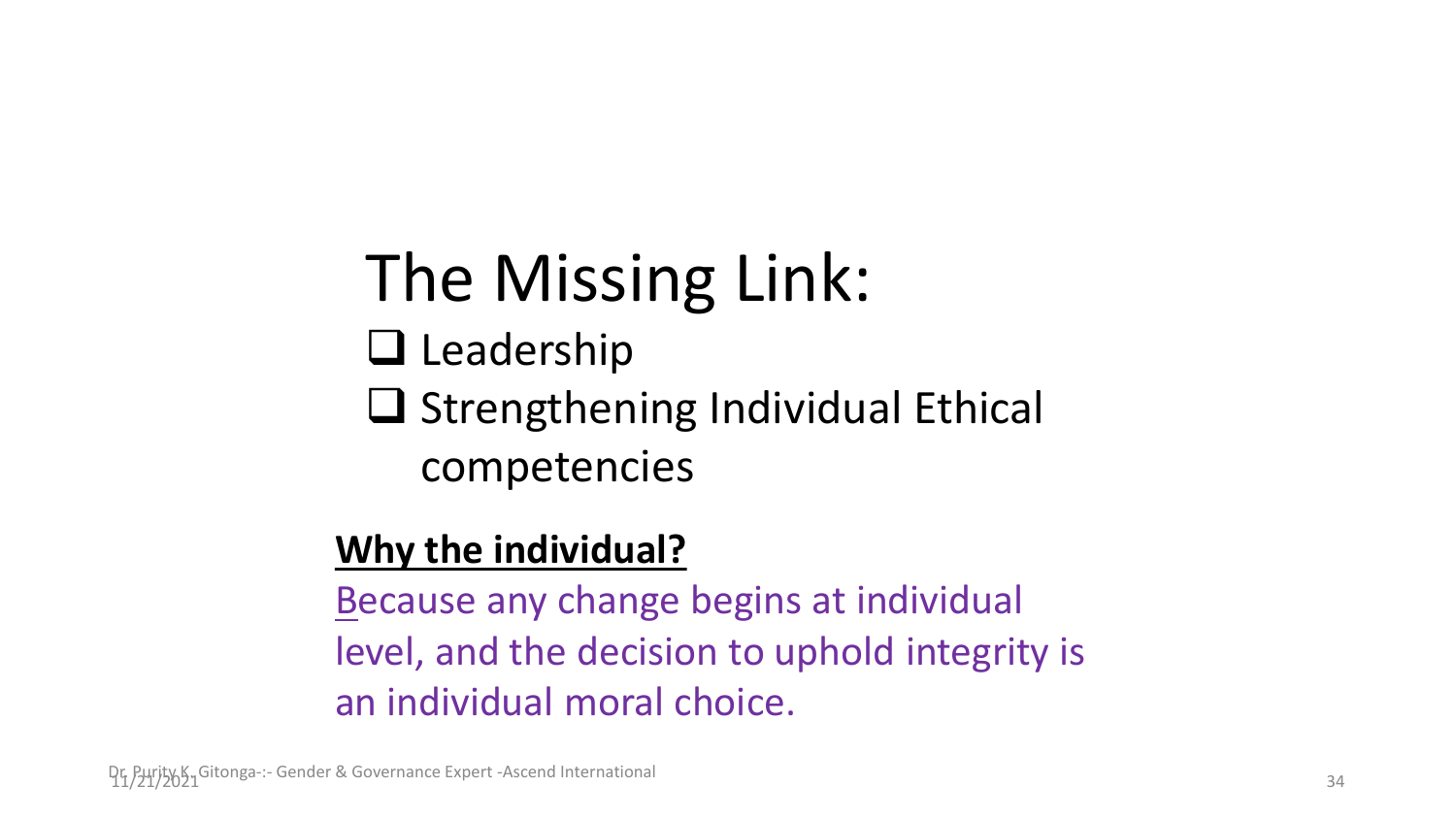#### Role of Leadership 35

- Theory and research suggest that leaders set the ethical tone of organizations (Murphy and Enderle, 1995).
- They cannot shrink from their obligations to set a moral example for those they lead.
- Leaders set the ethical tone of organizations by:
- 1. role modeling, through visible actions,
- 2. communicating ethical standards,
- 3. rewarding ethical conduct,
- 4. punishing unethical conduct to reinforce normatively appropriate conduct and decision-making" (Trevino, Hartman and Brown, 2000; Brown, Trevino and Harrison, 2005, p.120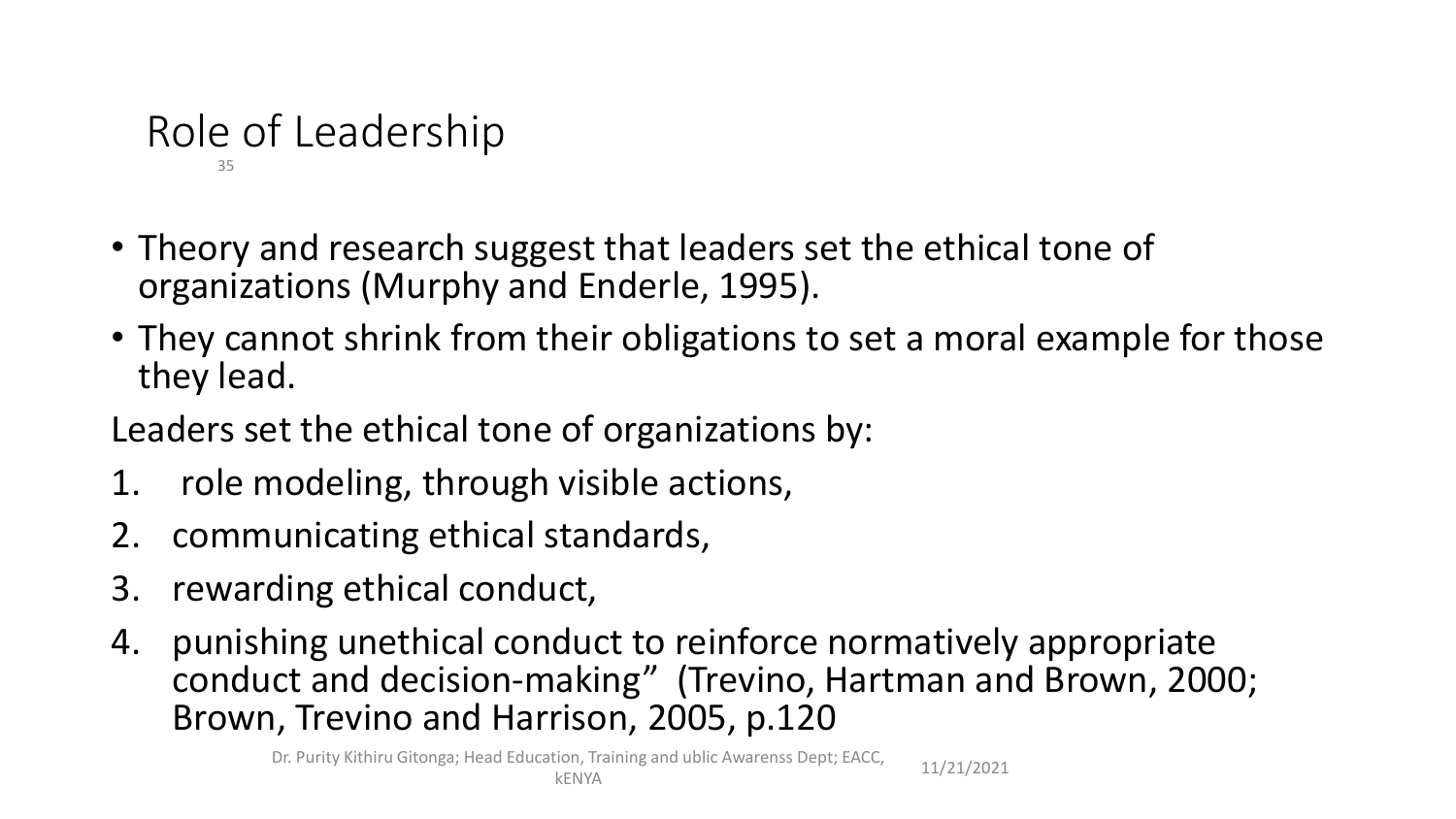# Has there been Impact as a result of efforts made?

- Increased levels of awareness
- Empowerment and independence of responsible institutions
- Punishment of offenders
- Increased levels of accountability
- A more responsible civil service
- Involvement of the private sector
- Significant levels of adherence to Codes of conduct and ethics at national and County Governments in Kenya
- High levels of compliance to declaration of income, assets and liabilities 11/2021 Dr. Purity K. Gitonga-:- Gender & Governance Expert -Ascend International 36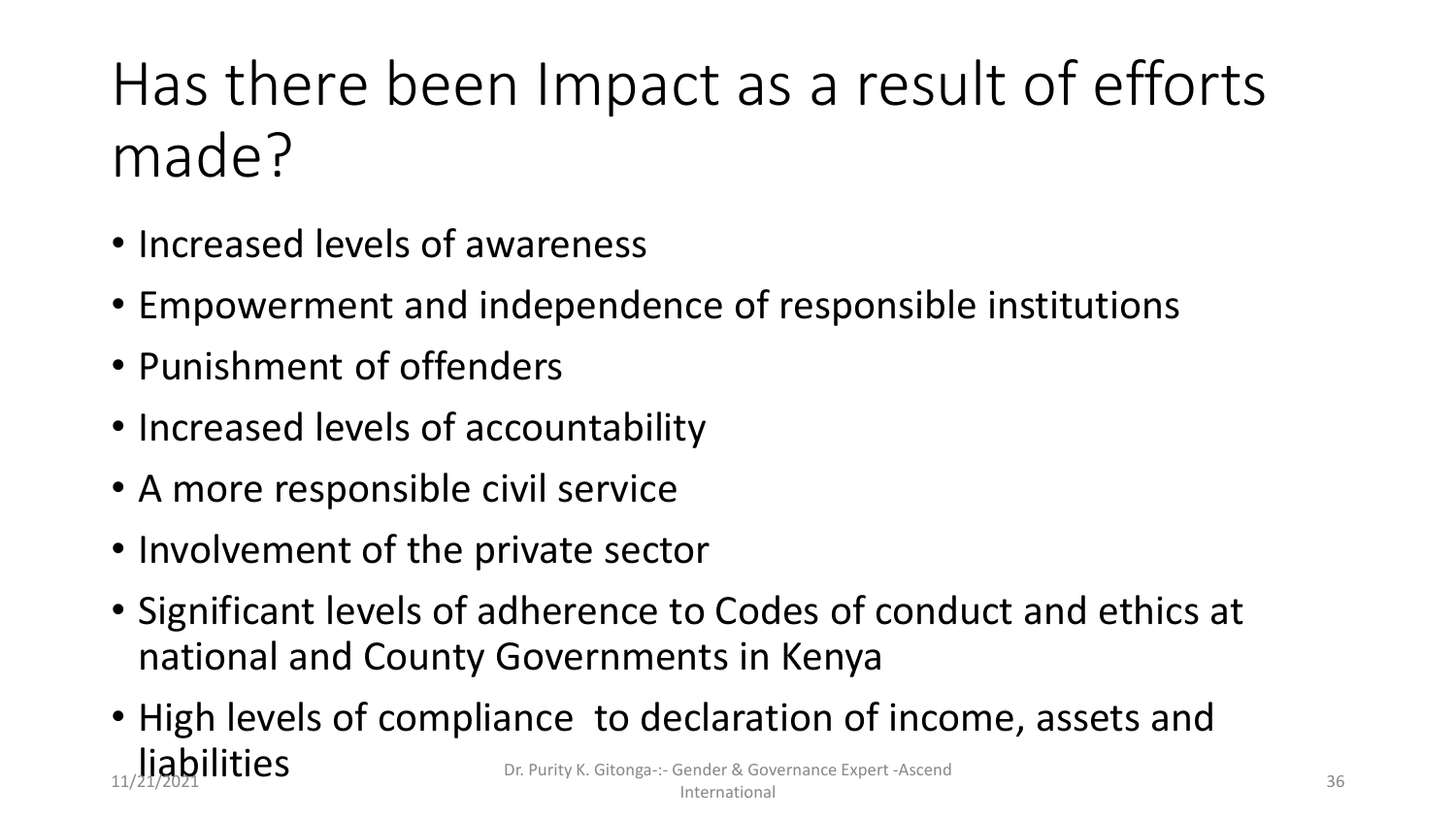## Conclusion

• The quality of the public service is verified by the quality, equality, accessibility and affordability of the service it delivers.

• **Public virtue cannot exist in a nation without private virtue, and public virtue is the only foundation of republics ( John Adams)**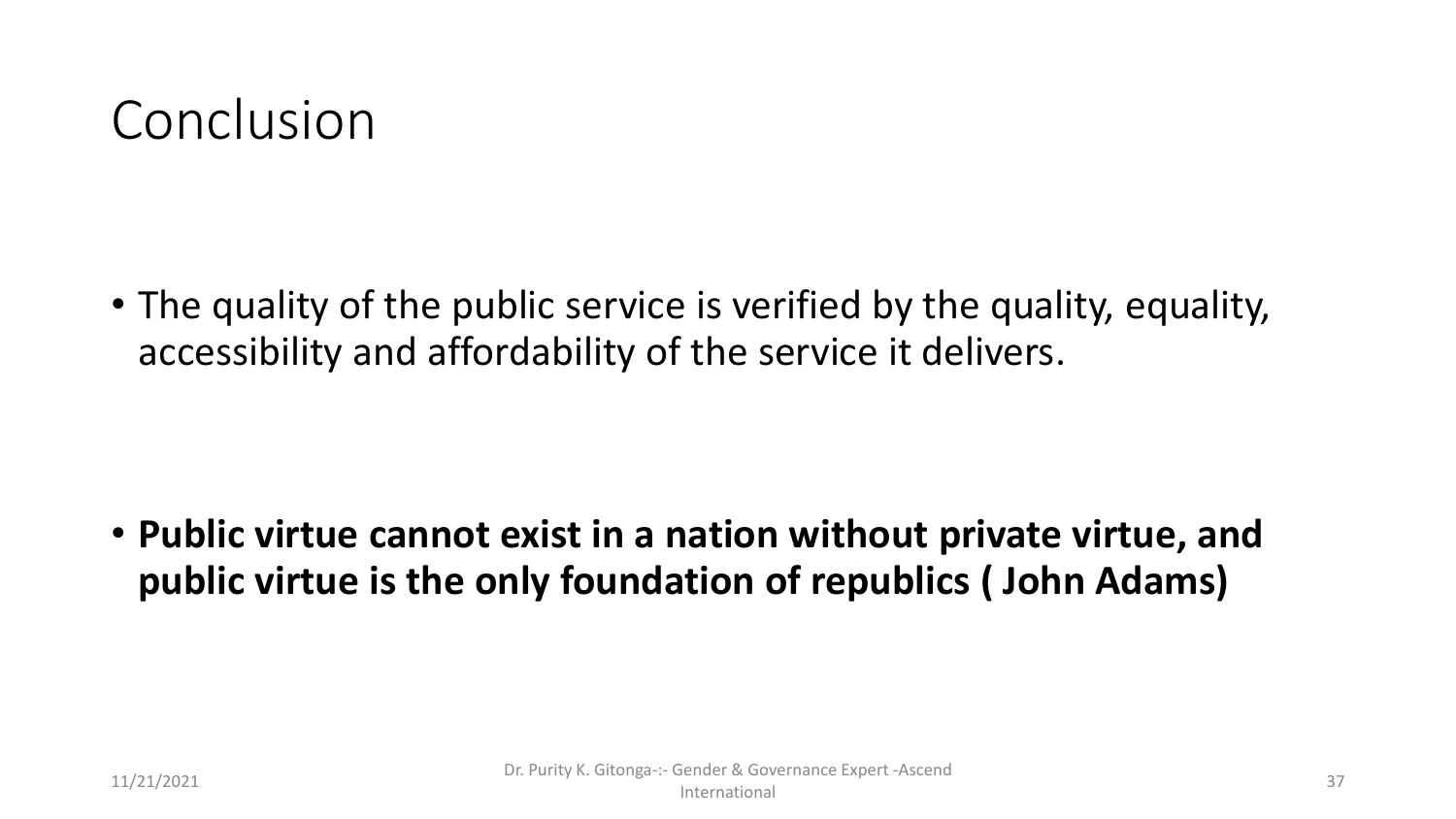

#### Africa, the Tree of Life